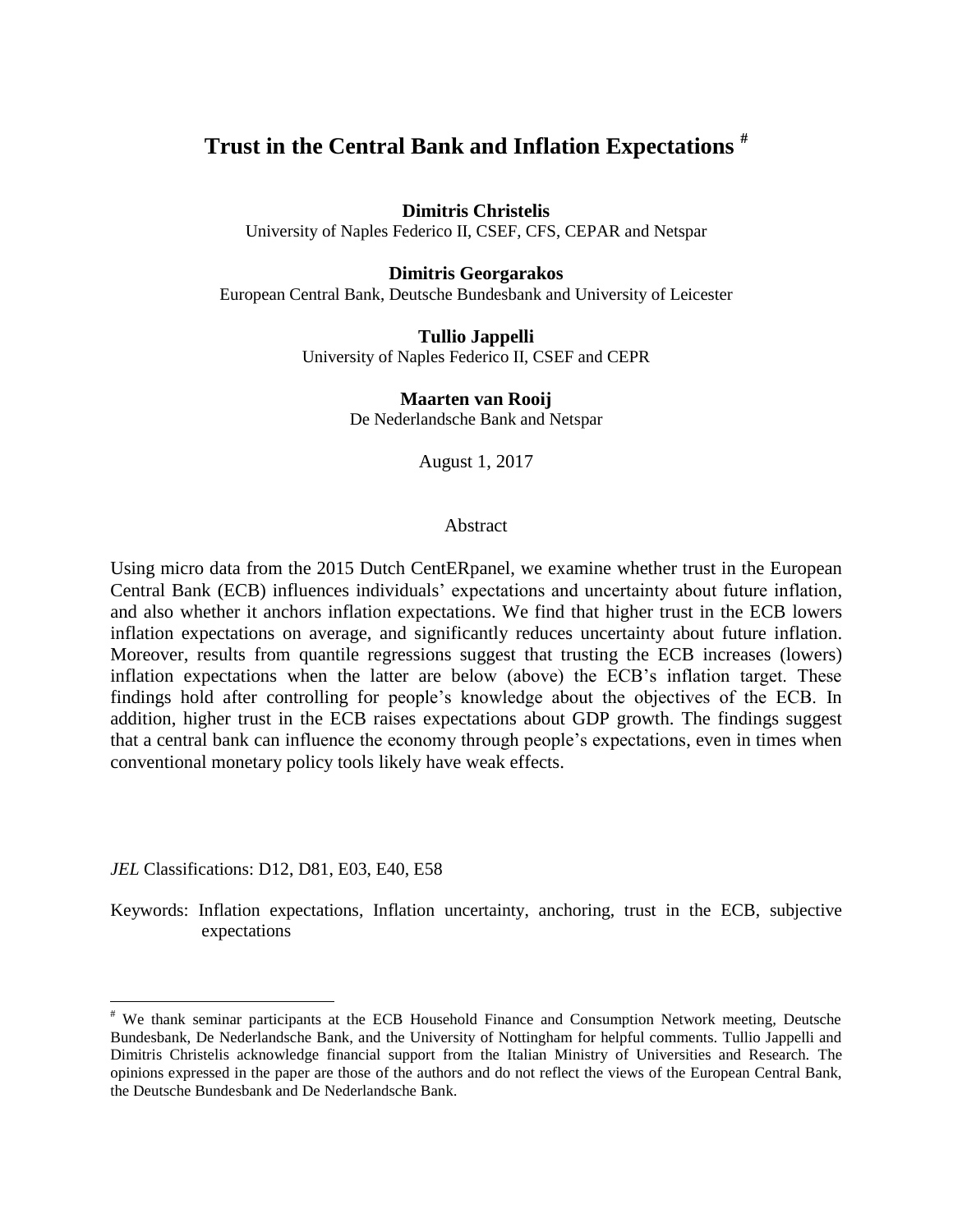# **1. Introduction**

 $\overline{a}$ 

For central banks, the management of economic expectations has become a key tool in conducting monetary policy (Blinder et al., 2008). To effectively manage expectations, a high level of public trust in central banks is necessary. For instance, a high level of trust in the commitment and ability of the European Central Bank (ECB) to keep inflation below, but close to, 2 percent can anchor medium and long term inflation expectations on this target, and make the public view deviations from the target as temporary ones. More generally, a trustworthy central bank is able to increase public confidence about future price stability and the prospects of the economy, thereby boosting economic growth.<sup>1</sup>

A number of recent studies document that individual inflation expectations feed into important household financial decisions. Malmendier and Nagel (2016) show that households with higher inflation expectations are less likely to invest in long-term bonds and more likely to borrow through fixed-rate mortgages compared to their counterparts with low inflation expectations. Armantier et al. (2015) conduct a financially incentivized investment experiment and find that individuals' reported inflation expectations influence their investment choices in a consistent way with economic theory. Moreover, D'Acunto et al. (2016) show that an increase in inflation expectations implies a higher readiness to purchase durable goods.

To the best of our knowledge, existing literature does not provide direct empirical evidence on the relationship between trust in central banks and inflation expectations.<sup>2</sup> Our paper aims to fill this gap by investigating whether citizens' trust in the ECB contributes to individuals' expectations and uncertainty about price growth and the extent to which these expectations are anchored at the ECB's medium term inflation target of 2 percent.

We use recent micro data from the CentER panel, a representative survey of the Dutchspeaking population in the Netherlands, sponsored by the Dutch National Bank (DNB). We

 $1$  For instance, persistently high inflation has been historically linked to increased uncertainty about price evolution and low public confidence in economy's prospects. Such an environment has typically adverse effects on individuals' saving, consumption and investment decisions. As Bernanke (2013) states: "Expectations matter so much that a central bank may be able to help make policy more effective by working to shape those expectations."

<sup>&</sup>lt;sup>2</sup> The relation between trust and inflation expectations has been recently recognized as a highly policy relevant topic that merits empirical investigation: "Another field in which public trust in central banks might prove important is for the understanding of the formation of household inflation expectations [….] If low public trust in central banks is associated with higher household inflation expectations, then swings in public trust in ECB also directly affect its ability to deliver on its mandate, although the empirical relevance of this proposition has yet to be tested" (Ehrmann et al., 2013, pp. 782-783).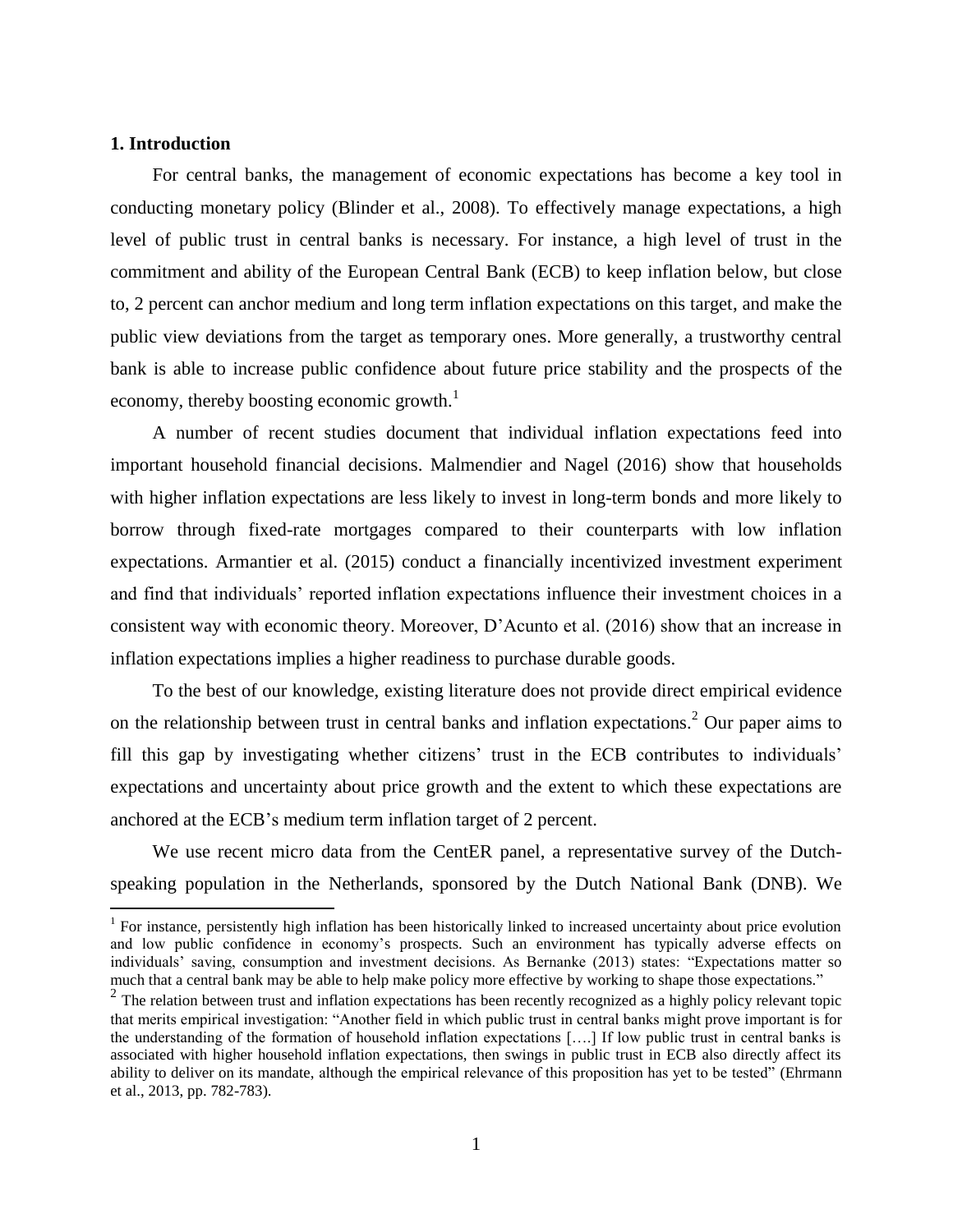survey individuals during the first half of 2015 and ask them a set of specially designed questions that allow us to construct individual-specific measures of expected inflation and inflation uncertainty. Given that the ECB's policy impacts a broad range of economic outcomes, we also collect similar information on expectations regarding economic growth. We ask also how much individuals trust the ECB. Similar trust questions are regularly asked in Eurobarometer surveys since early 2000s to measure public trust in the ECB and in other European institutions. Existing literature has used this information to examine possible determinants of the ECB trust (Bursian and Fürth, 2015; Ehrmann et al., 2013). Instead, our paper explores the role of trust in the ECB for inflation expectations. Finally, the survey contains a series of questions about the objectives of the ECB, which allows us to distinguish whether reported trust in the ECB reflects perceived credibility of the institution or simply knowledge about its role.

Our analysis offers a number of novel findings. First, higher trust in the ECB induces, on average, lower inflation expectations one year ahead. As we show, however, this relationship is not uniform across different percentiles of the distribution of inflation expectations. Second, higher trust contributes significantly to lower individual uncertainty about future price growth, thus implying a form of anchoring of inflation expectations. Third, higher trust in the ECB is associated with higher inflation expectations when the latter are at the lower end of the sample distribution, while the opposite is true when people have inflation expectations at the upper end. This effect is particularly strong for those who report inflation expectations above the ECB's target, while it is less robust for the part of the distribution that corresponds to expected inflation that is below, but close to, 2 percent.

Taken together, these results point to the role that trust in the ECB can play in anchoring consumers' inflation expectations to around the ECB's medium-term inflation target. If expectations are well-anchored around the target, the public should be confident about its inflation estimate and react little to short movements of higher or lower than expected inflation. Moreover, if anchoring of public expectations occurs close to central bank's inflation target, equilibrium prices should adjust faster towards this target (Bernanke, 2013).

As the survey has been conducted in the first half of 2015, it is noteworthy that the estimated effect of trust on anchoring inflation expectations is economically important even in an environment of low interest rates and inflation. This suggests that factors such as citizens' trust in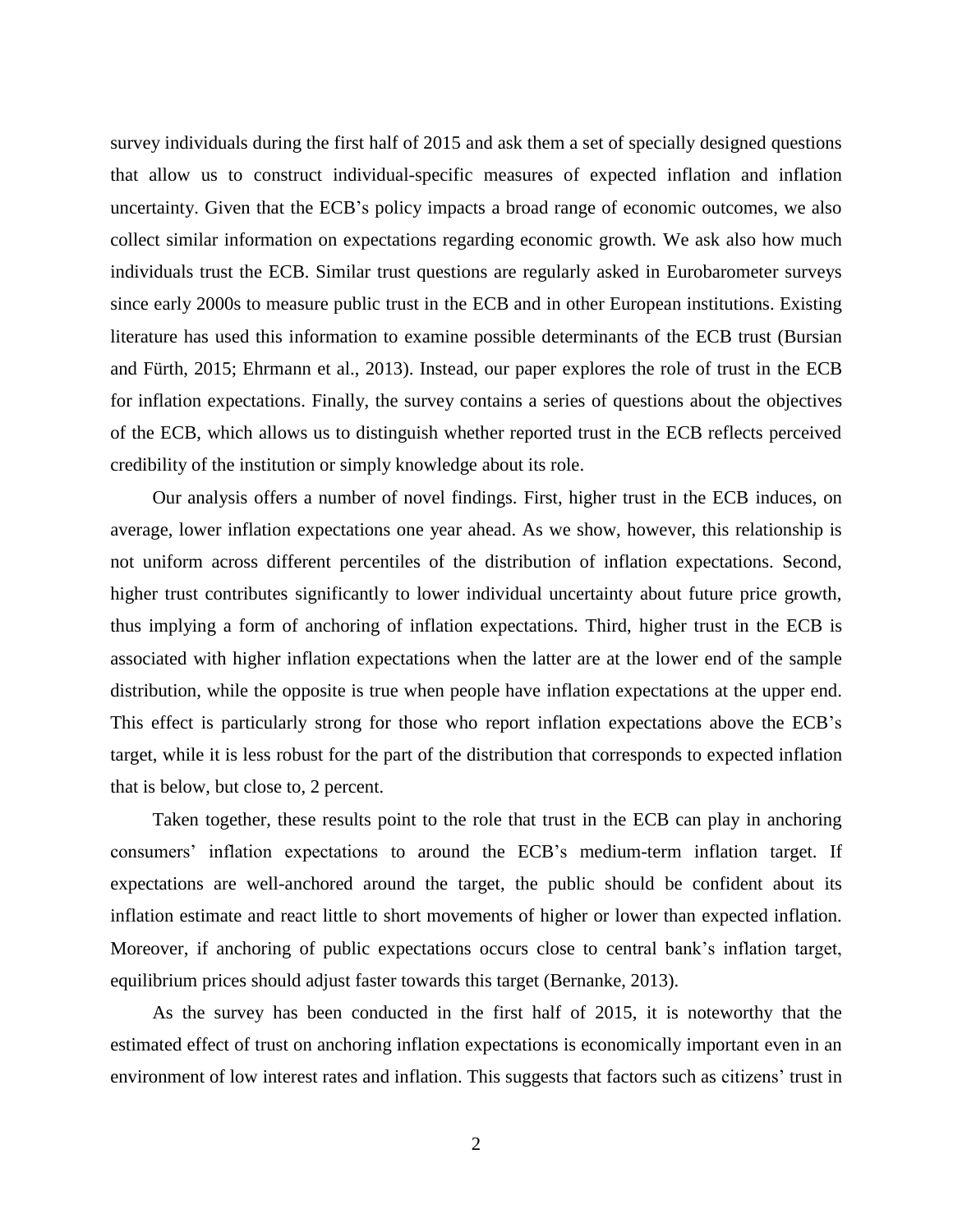the central bank can be particularly important when conventional monetary policy tools turn out to be least effective.

Fourth, the estimated effect of trust in the ECB is not driven by respondents' knowledge regarding the ECB's objectives or financial sophistication. This suggests that institutional credibility can influence people's expectations independently from their own knowledge about the specific objectives of the institution. Fifth, trust in the ECB is also associated with expectations about economic growth, but not with the expected variability of output growth.

In the empirical investigation, we estimate several models to make sure that the effects we uncover are due to public trust in the ECB as an institution and not to other possible confounding factors. As we discuss in detail in this paper, we identify our parameters of interest through instrumental variable (IV) estimation using information on episodes of cheating by repair persons that respondents have experienced in the past few years. We assume that exposure to such events is correlated with the social capital component of trust in the ECB, but has not an independent effect on inflation expectations. We also use, as a second instrument, the trust that respondents have in other people, as interpersonal trust is unlikely to directly shape inflation expectations. The test of the overidentification restrictions strongly suggests that the null hypothesis of the exogeneity of these instruments cannot be rejected.

Moreover, we control not only for standard socio-economic characteristics but also for respondents' general economic knowledge by means of three standard questions that have been developed by Lusardi and Mitchell (2011) and are widely used to measure financial literacy. In a related vein, we measure and control for individuals' specialized knowledge about the ECB's objectives. The main findings on the role of trust in the ECB remain unaffected when we control for both the indicator of knowledge about the ECB and financial literacy, suggesting that it is genuine trust in the institution, and not knowledge about its mission or economics in general, that impacts inflation expectations. Furthermore, the main findings are unaffected when a measure of individual optimism is included in the specifications.

The remainder of the paper is organized as follows. Section 2 reviews relevant studies on inflation expectations and trust in institutions. Section 3 describes the survey data. Section 4 presents the baseline empirical results on inflation expectations, uncertainty and anchoring. Section 5 presents a number of robustness checks, and Section 6 contains additional results on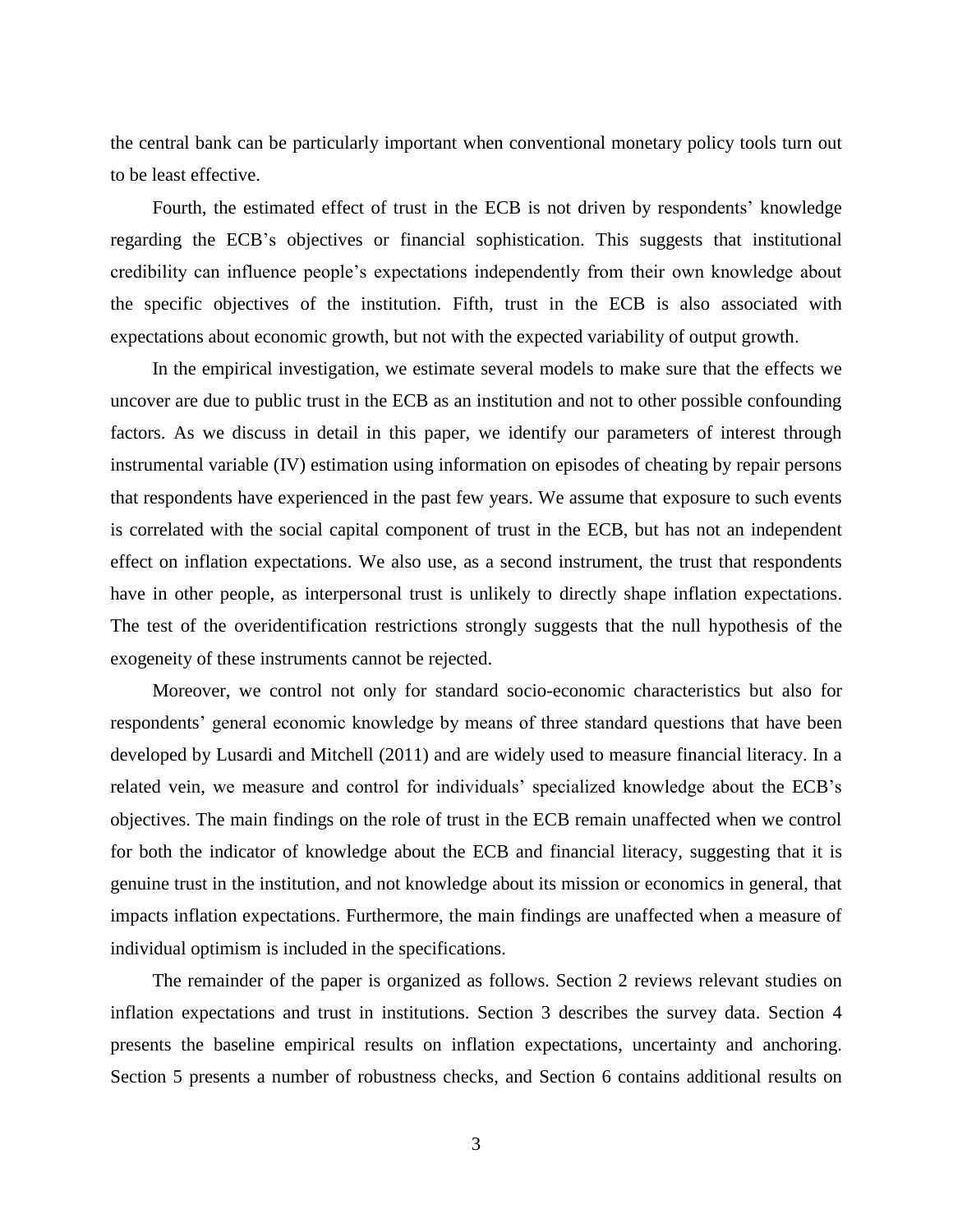expectations about economic growth and output variability. Section 7 summarizes our main findings.

### **2. Inflation expectations and trust**

Our paper spans different strands of the literature on inflation expectations and trust. Recent studies explore the links between survey-based inflation expectations, anchoring to central bank's inflation target and understanding of monetary policy operations. In particular, Kumar et al. (2015) survey firms' managers in New Zealand and find evidence that their inflation expectations are not anchored, despite Reserve Bank's inflation targeting for more than twenty-five years. In addition, Carvalho and Nechio (2014) provide evidence that some US households form expectations that are consistent with a Taylor rule.

While there are only few studies using survey-based information on inflation expectations, there are several papers on anchoring and inflation expectations based upon financial market instruments such as inflation options, swaps and index linked securities. Some of these studies discuss central bank credibility, mostly by deducing credibility from the financial market based expectations (see, e.g., Galati et al., 2016; Gerlach-Kristen and Moessner, 2014; Gürkaynak et al., 2010).

A related group of studies focuses on the role of central bank communication for financial market outcomes; Blinder et al. (2008) provide a thorough review. For example, Ehrmann and Fratzscher (2005) show that press statements by central banks have an immediate impact on financial markets and also affect the latter's ability to anticipate future monetary policy decisions. In contrast to these studies, we elicit survey-based consumer expectations on future inflation and its uncertainty and link them to reported trust in the ECB.

There is also a large body of literature studying the implications of trust in other people and social capital in different domains: economic growth (Zak and Knack, 2001; Guiso et al., 2004; Tabellini, 2010), confidence in government (Knack and Keefer, 1997), financial integration (Ekinci et al., 2009), cross-country trade (Guiso et al., 2008), and household portfolios (Guiso et al., 2008; Georgarakos and Pasini, 2011). Another group of studies explores the determinants of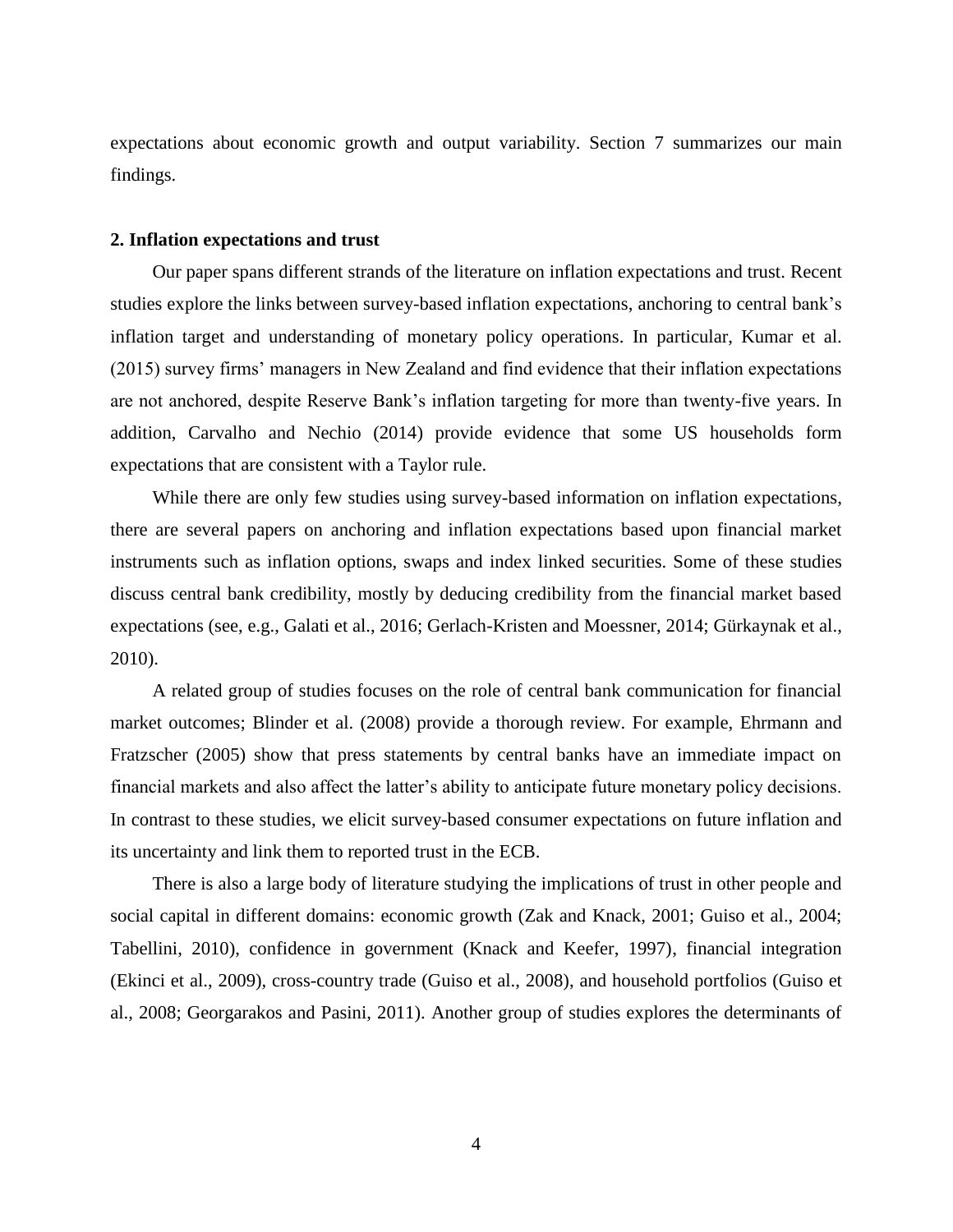trust in institutions and in particular in central banks.<sup>3</sup> A robust finding of the literature on social capital is that trust in other people changes slowly over time, given that social capital consists of a large inherited component of social values and norms (Tabellini, 2010). On the other hand, Stevenson and Wolfers (2011) point out that specific trust in financial institutions is more responsive to prevailing economic conditions.

## **3. The CentER Internet panel**

 $\overline{a}$ 

We use data from the CentER Internet panel, which is sponsored by the DNB and maintained by CentERdata at Tilburg University.<sup>4</sup> The baseline survey is conducted annually, and collects detailed information on a range of demographic and economic variables for a representative sample of Dutch-speaking households. In addition to the baseline survey, respondents participate during the course of a year in special purpose surveys.

We designed the survey with questions aimed at measuring individual expectations and uncertainty about future price growth as well as trust in the ECB. We administered the special survey to every panel participant aged 18 and older in January 2015. The survey was repeated in June 2015 to account for a possible seasonal pattern in responses and to increase the sample size used in our analysis.

To elicit the distribution of expected inflation we follow a similar procedure as in Guiso et al. (2002; 2013) and Christelis et al. (2016) whose interest is in approximating the subjective distribution of expected income, pension replacement rate and consumption, respectively. Specifically, we asked respondents first to report the minimum  $(y_m)$  and the maximum  $(y_M)$ values of percentage change in the level of prices twelve months ahead. Subsequently, we ask them to indicate on a 0-100 scale the probability that the average change in prices in the next twelve months will be higher than the mid-point between the reported minimum and maximum, i.e.,  $\pi = Prob(y > (y_m + y_m)/2)$ . The questions we use are reported in Appendix A.1.

 $3$  See Bursian and Fürth (2015), Wälti (2012), Fischer and Hahn (2008), Ehrmann et al. (2013), and Van der Cruijsen et al. (2016).

<sup>&</sup>lt;sup>4</sup> Panel members are recruited in personal or telephone interviews. If, after being selected for participation in the panel, it turns out that respondents do not have a computer with access to the Internet, CentERdata provides them with the necessary equipment. For more information on the CentERdata panel see Teppa and Vis (2012).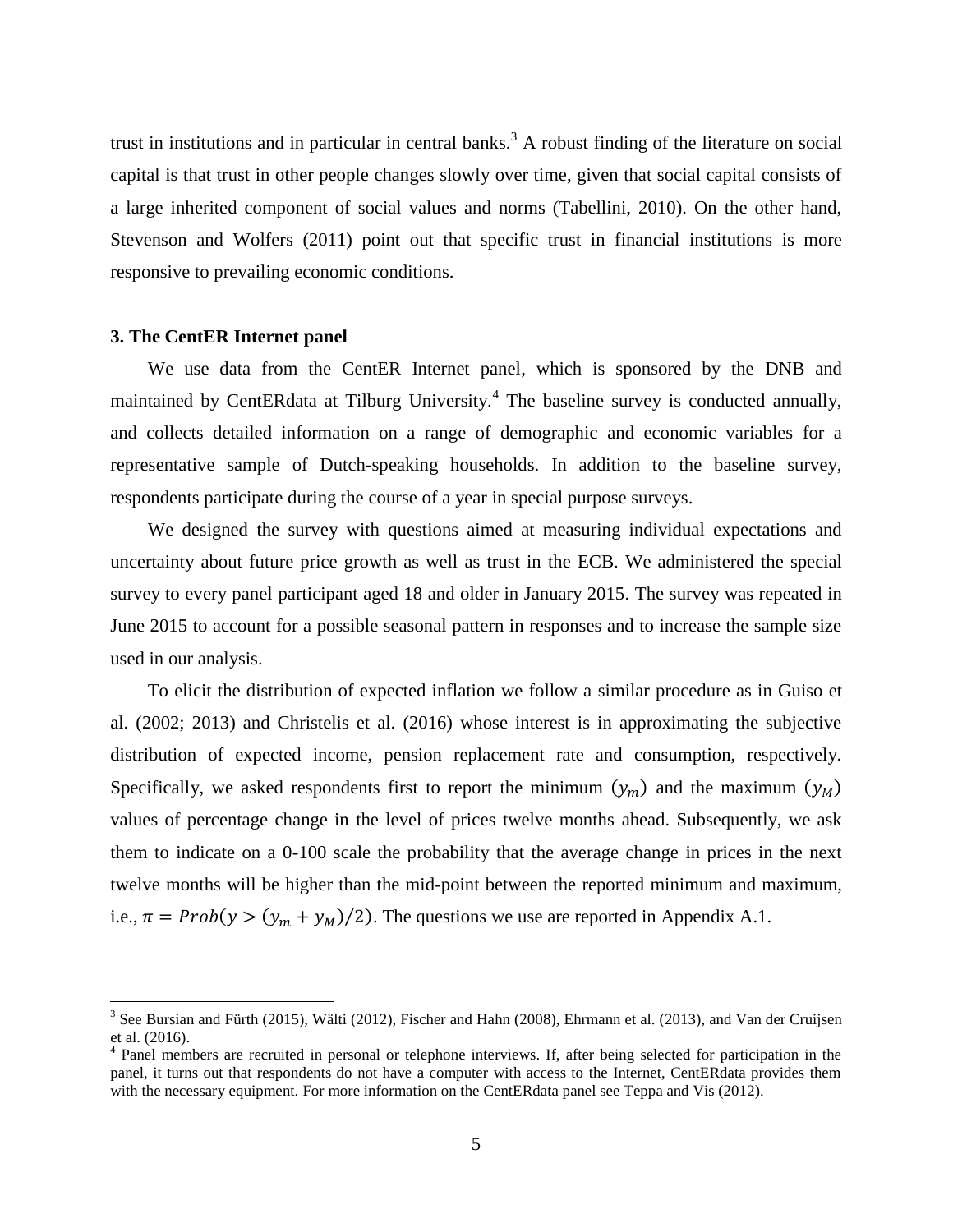To estimate the moments of the subjective distribution of expected inflation we rely on the assumptions and methods used by Guiso et al. (2002) and Christelis et al. (2016) for the subjective distribution of future income and consumption, respectively. We assume that the subjective distribution is either simple triangular (i.e., symmetric around  $(y_m + y_M)/2$ , assuming  $\pi = 0.5$ ), or split triangular ( $\pi \neq 0.5$ ; see Figure A.1. in Appendix A.1). Based on the elicited values of  $y_m$ ,  $y_M$  (and of  $\pi$  if we assume a split triangular distribution) we compute the individual-specific mean and standard deviation of the distribution of expected inflation one year ahead. The formulae of these statistics are reported in Appendix A.2.<sup>5</sup>

We set to missing values observations where  $y_m$ ,  $y_M$  or  $\pi$  are missing, or when respondents chose the 'don't know' option. The original sample includes 4,333 observations in the two survey waves. Due to missing values, the estimation sample includes 3,117 individual-level observations that allow the computation of inflation expectations using simple triangular distribution, and 3,019 observations using the split triangular distribution.

The survey also asks individuals to indicate their level of trust in the ECB on a 0 to 10 scale, where 0 denotes no trust in the ECB whatsoever, while 10 denotes full trust. A similar question has been regularly asked in Eurobarometer surveys since early 2000s so as to measure public trust in the ECB as well as in other institutions such as the United Nations, the European Union or the national Parliament and the national government.<sup>6</sup> Eurobarometer data have been used by several studies to examine determinants of trust in the ECB or its evolution over time (see, e.g., Bursian and Fürth, 2015; Ehrmann et al., 2013; Wälti, 2012).

It is important to note that we ask the question on trust in the ECB without making any explicit reference to its objective of an inflation rate of 2 percent, or slightly below. We do this for a number of reasons. First, we want to avoid conditioning the answers to the trust in the ECB question. Given respondents' expected inflation, reminding them of the ECB's target inflation rate, may change their answer. For instance, those who expect inflation next year to be 3 percent,

 $\overline{a}$ 

<sup>&</sup>lt;sup>5</sup> We assume that  $y_m$  and  $y_M$  represent the actual minimum and maximum of the distribution. This is potentially a strong assumption. Dominitz and Manski (1997) use the percentage chance format to elicit the subjective income distribution, and show that individuals associate the "lowest possible" (and "highest possible") with low (respectively high) probability.

<sup>&</sup>lt;sup>6</sup> The Eurobarometer question has three answer options "Tend to trust", "Tend not to trust", or "Do not know". Our question asks for the intensity of trust using a 0-10 scale (similar to the answer scale used in surveys like the European Social Survey when asking for trust in other people).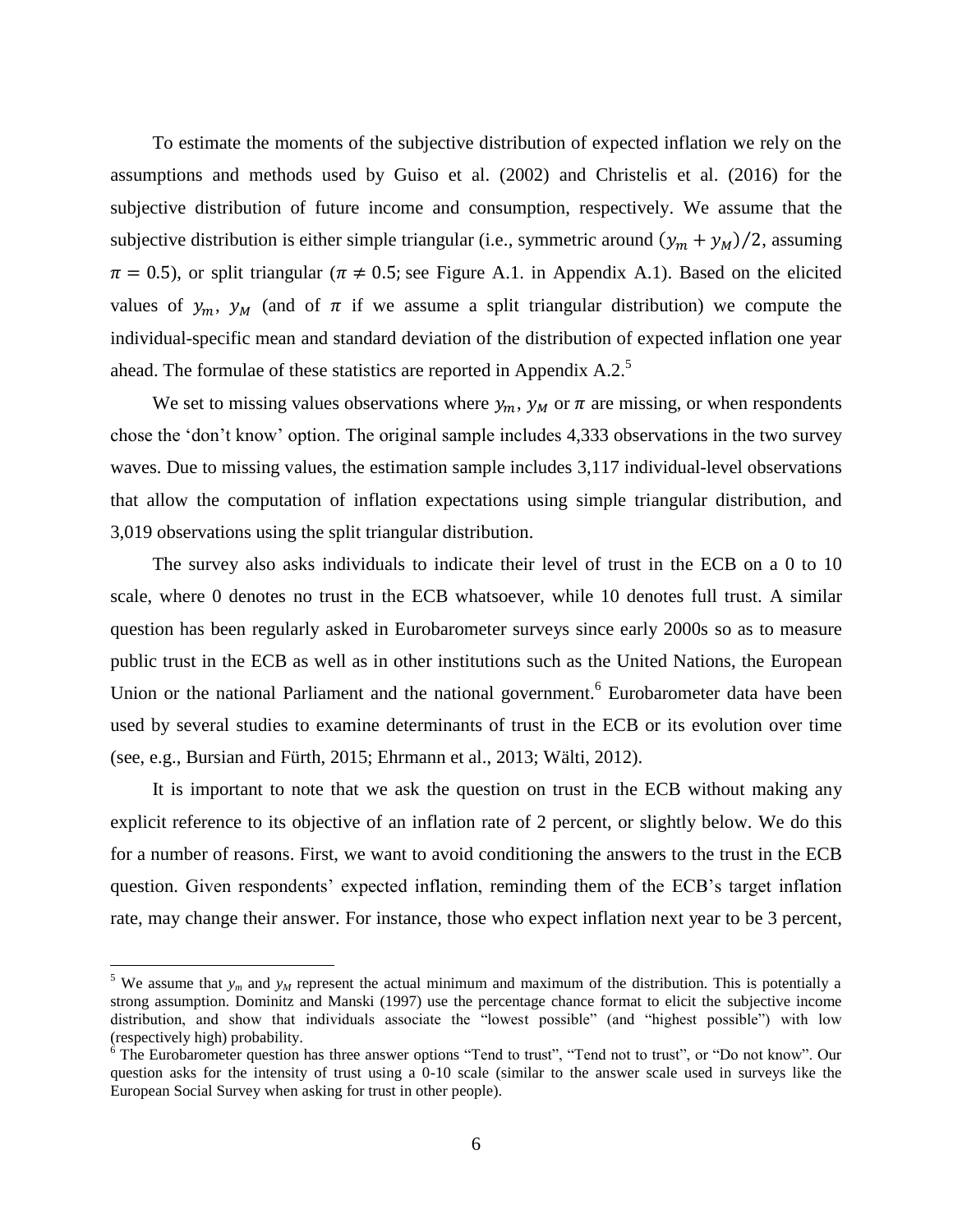when reminded that the ECB target rate is 2 percent, could reduce their reported trust. Second, we need to measure respondents' trust in the ECB given their current knowledge about economic affairs, without influencing this knowledge. Third, we aim to distinguish the notion of trust as institutional credibility from that of trust as institutional knowledge. This is why we control separately for the latter in our empirical specification, as discussed in Section 5 below. Making this distinction would have been impossible if we had mentioned explicitly the ECB inflation target in the question. Finally, while the primary target of the ECB is the inflation rate, its mandate states that it is also supposed to promote economic growth, with no prejudice to achieving its inflation target. The weight given to the two objectives can in practice vary over time.

To separate the notions of trust and institutional knowledge, we ask a series of questions to measure knowledge about the ECB's objectives and basic financial literacy (see Appendix A.1 for the exact wording of these questions). Other studies have asked related questions that capture knowledge of the ECB's objectives. For instance, Van der Cruijsen et al. (2015) find that the knowledge of the ECB's objectives is limited. In our survey, we present the respondents with six statements on the ECB's objectives. These statements mention specific numerical targets, e.g., for unemployment, in order to make sure that individuals are not confused with the fact that the ECB's policies can have broader positive economic consequences beyond price stability. Importantly, to avoid framing effects, we have placed the questions on expected inflation, trust in the ECB and knowledge about its objectives in separate sections of the questionnaire.

Since we want to estimate the effect of trust on inflation expectations net of financial literacy, we ask the three basic financial literacy questions proposed by Lusardi and Mitchell (2011). The questions relate to the numeracy of consumers and their understanding of basic economic concepts such as interest rates, inflation and risk diversification, and have been used in many studies and countries (see Lusardi and Mitchell, 2014, for an overview).

Figures 1 and 2 show the distribution of the expected minimum and maximum levels of inflation 12 months ahead.<sup>7</sup> For each observation in the sample, the maximum is greater than the

 $\overline{a}$ 

 $<sup>7</sup>$  Note that while our survey focuses on 12 months ahead inflation expectations, in recent consumer expectations</sup> surveys, respondents seem to provide similar answers to questions about short term (1 year) and medium term (3 year) inflation expectations (see, e.g., the New York Federal Reserve Bank's online reports of their survey on consumer expectations[: https://www.newyorkfed.org/microeconomics/sce#indicators/inflation-expectations/g1\)](https://www.newyorkfed.org/microeconomics/sce#indicators/inflation-expectations/g1).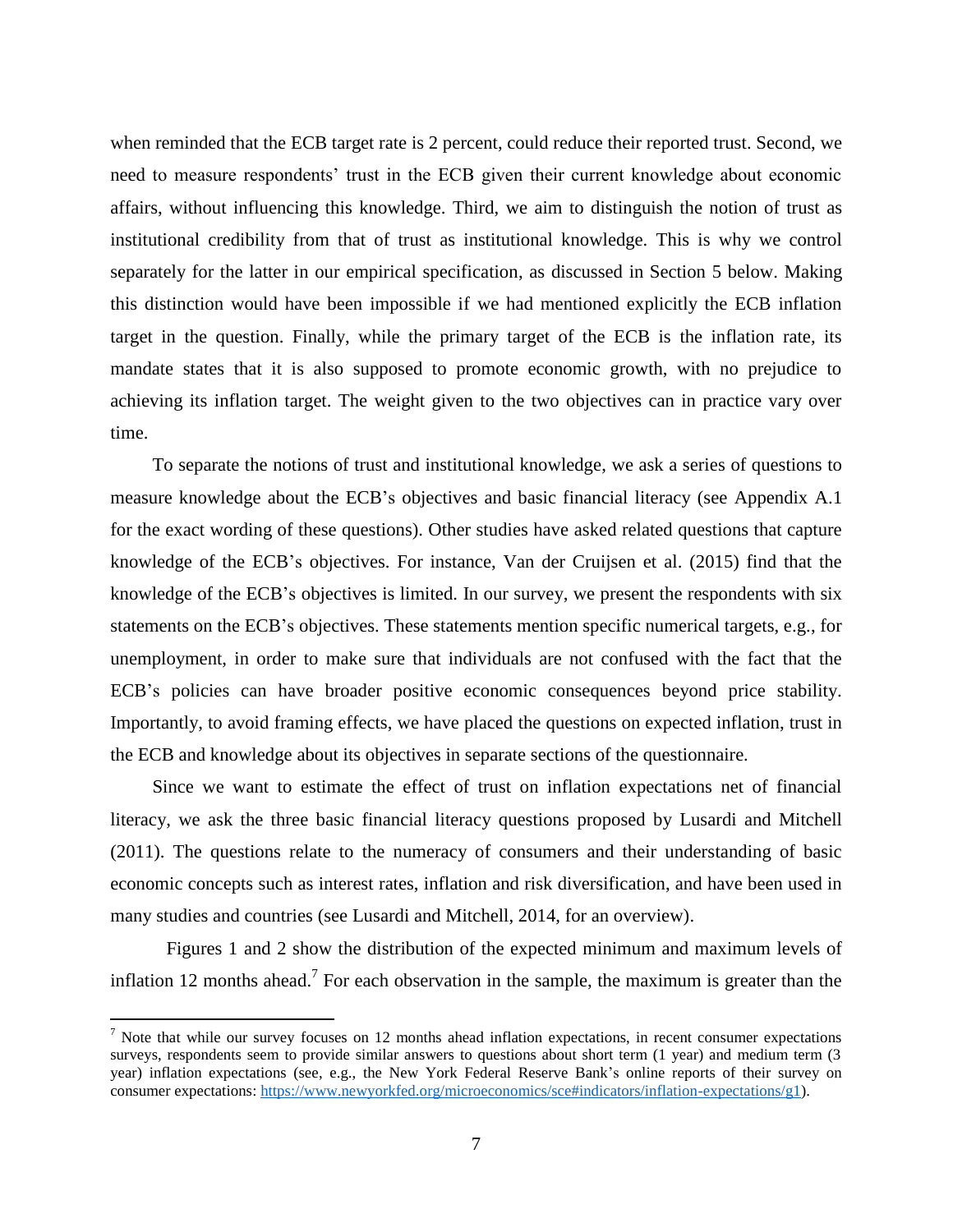minimum. Figure 3 illustrates the distribution of the probability that the expected inflation is above the mid-point of the expected minimum and maximum values. As can be seen, there is a prevalence of "50 percent" responses but also a sizable number of responses representing values larger or smaller than 50 percent. It should be noted that information from the question on this probability, which is arguably more difficult to answer, is not used in our baseline regressions based on the simple triangular distribution.

Table 1 reports cross-sectional statistics of the central tendency and dispersion of the subjective distributions of expected inflation and expected growth, assuming that the underlying distribution is a simple (i.e., symmetric) triangular. At the median, the minimum expected inflation is 1 percent, while the maximum is 2 percent (the means are equal to 1.3 percent and 2.7 percent, respectively). The median probability is 0.50 (average 0.47). Assuming that the distribution is simple triangular, we estimate that the sample median of expected inflation is 1.6 percent (average 2 percent), while the median (mean) variance of the distribution of expected inflation is 0.04 percent (0.21 percent). The coefficient of variation of the distribution of the mean expected inflation, that is, the ratio of its standard deviation to its mean, is 1.09, which implies that respondents experience considerable uncertainty about future inflation.

Given that inflation in the Netherlands in 2015 and 2016 was extremely low by historical standards (0.2 and 0.1 percent according to the Harmonized Index of Consumer Prices), the median expected inflation (1.6 percent) turned out to be an overestimate of the realized values. This is in line with results from other surveys on inflation expectations (see Kliesen, 2015, for evidence from the University of Michigan Survey of Consumers), and could also reflect perceptions of price developments in the particular bundle of goods that each household regularly spends on.

The respective sample median (mean) of expected GDP growth is 1.5 (1.47) percent, while the median (mean) variance of the distribution of expected growth is 0.02 percent (0.11 percent). As regards trust in the ECB (asked on a 0 to 10 scale), the median (mean) is 5 (4.77) and the standard deviation is 2.16. The table also shows summary statistics on socio-economic characteristics that are taken into account in the estimation (age, household size, marital status, education and income).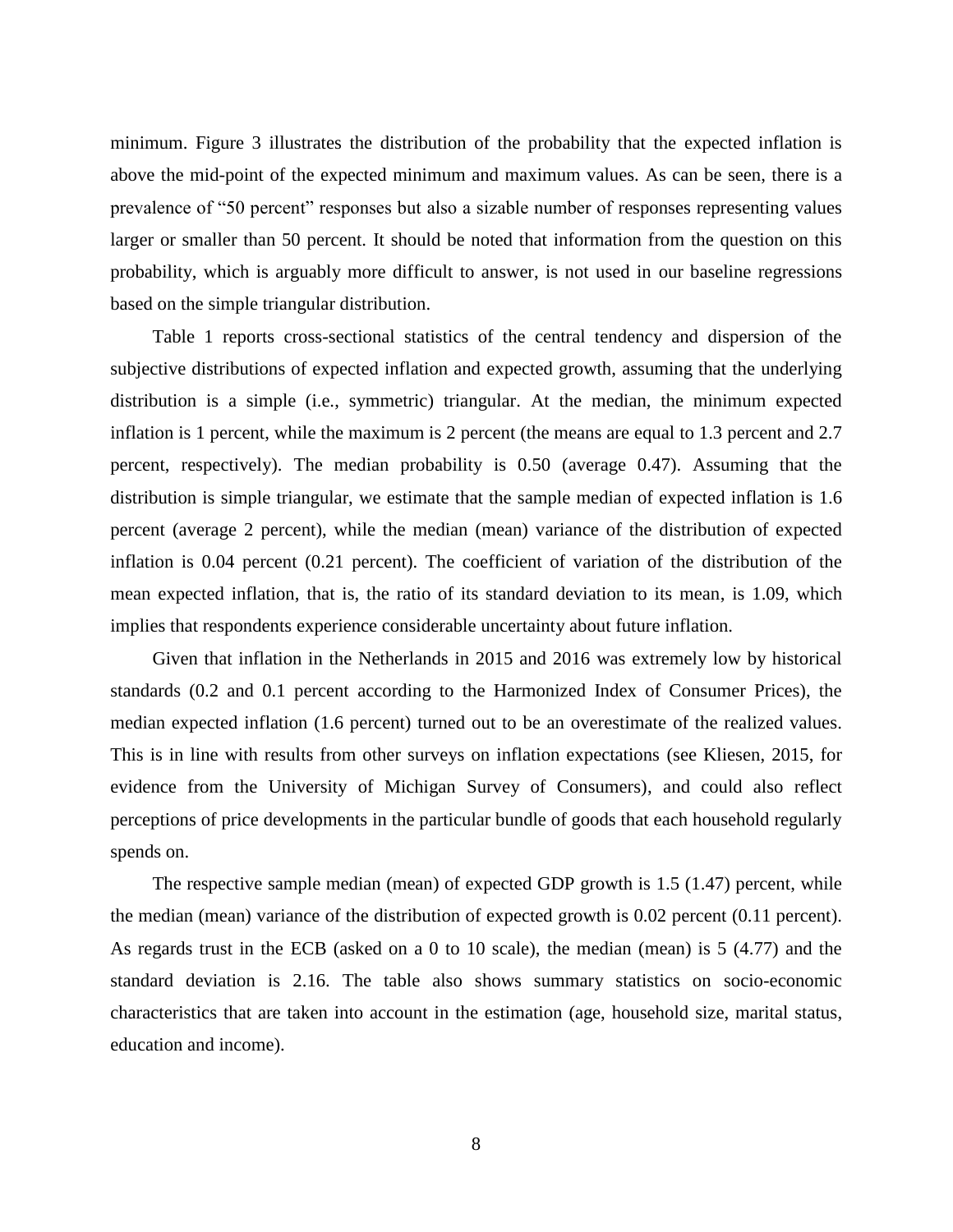Cross-sectional averages summarize the expected inflation distribution of a typical individual but they hide important heterogeneity across individuals. Assuming that the underlying distribution is simple triangular, Figures 4 and 5 plot the histogram of the means and variances, respectively, of the 3,117 individual-specific distributions of expected inflation. Both figures highlight considerable heterogeneity in the responses. For instance, for 6.7 percent of individuals the mean expected inflation is 0 or negative, for another 20.4 percent it is between 0 and 1 percent, for another 38.7 percent it is between 1 and 2 percent, and for the remaining 34.2 percent the mean expected inflation is higher than 2 percent. The cross-sectional distribution of variances is also heterogeneous, with roughly 13 percent of respondents having zero variance (i.e., they do not report any uncertainty about future inflation).

## **4. Empirical results**

# *4.1 Regression analysis*

Before moving to regression analysis, we look at patterns in the raw data by plotting the mean of expected inflation and its variance by bins of trust in the ECB. The results are shown in Figures 6 and 7, respectively. The figures suggest a clear negative association between trust in the ECB and both expected inflation and the variance of expected inflation.

Since the relations in Figures 6 and 7 might be influenced by other confounding variables, we estimate the relation between average expected inflation or the variance of expected inflation and reported trust in the ECB by running the following regression:

$$
g_i(\pi_i^e) = \alpha + \beta \text{trust\_ECB}_i + \gamma X_i + \varepsilon_i \tag{1}
$$

where *g* is a function denoting either mean or variance of expected inflation  $\pi^e$  deduced from a simple triangular or split triangular distribution and takes values that are individual-specific. Variables in *X* include demographics, such as age (by means of a second order polynomial) and gender of the respondent, whether (s)he has a partner, size of the household, whether the respondent is a high school graduate or has a college degree, and household income. Finally, we include a survey wave dummy so as to take into account country-wide conditions (e.g., actual past or current inflation and GDP growth), as well as region fixed effects that control for economic developments at the regional level.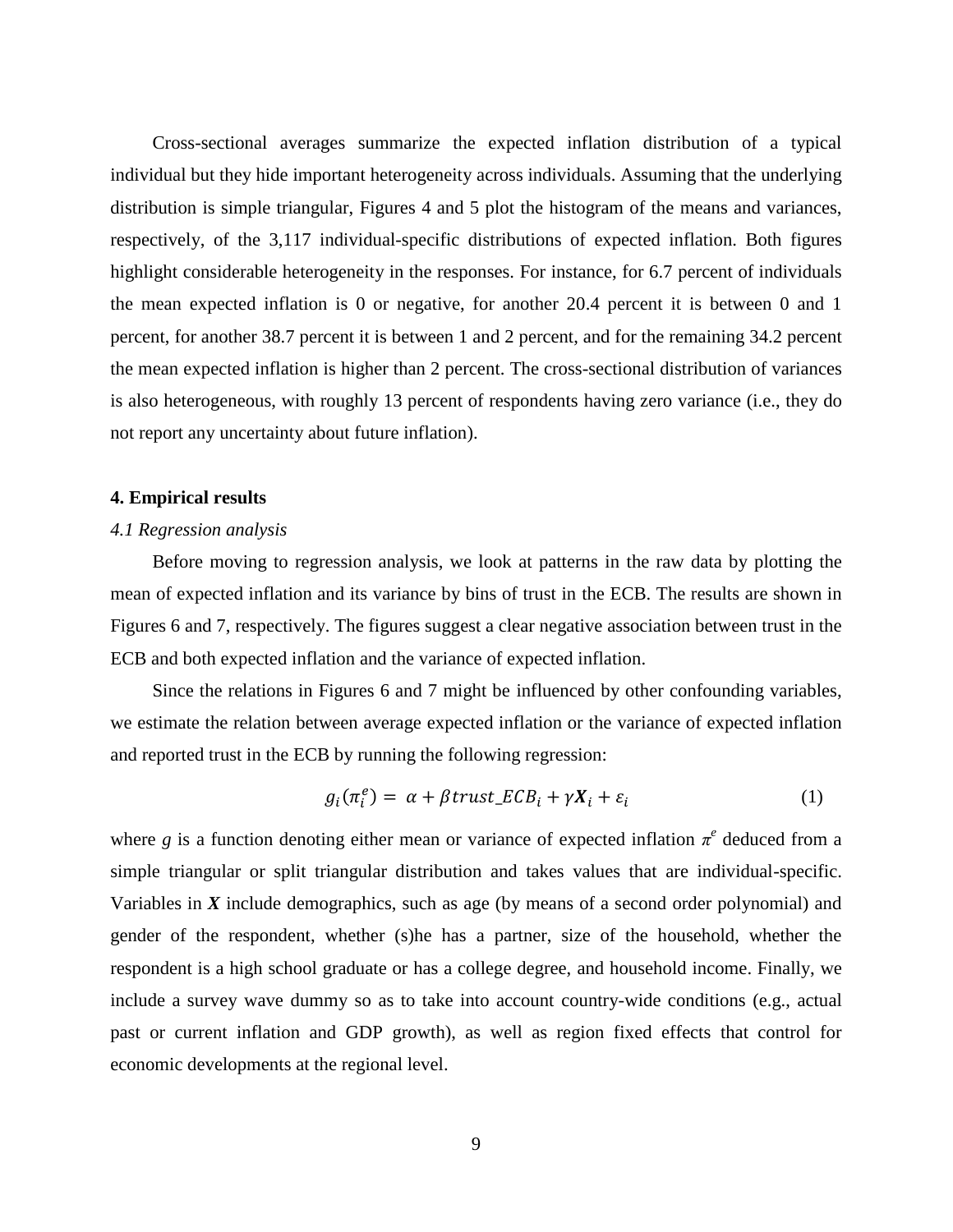In order to reduce the influence of outliers, we winsorize the mean and variance of expected inflation at the top and bottom 1 percent of the observations; i.e., we set the values of those observations equal to those at the  $99<sup>th</sup>$  and  $1<sup>st</sup>$  percentiles, respectively. We also use Huber-White robust standard errors clustered at the household level to take into account that some multiple household members can participate in the survey.

First, we estimate (1) for mean expected inflation using conventional OLS. Results are shown in the columns 1 and 2 of Table 2. We find a negative association between trust in the ECB and average inflation expectations that is statistically significant at the 1 percent level. The OLS coefficient of trust in the ECB is equal to 0.055 percentage points, which implies that a one standard deviation increase in trust (equal to 2.16) is associated with a reduction in expected inflation of 0.12 percent, which corresponds to 7 percent of the sample average of expected inflation. As we show below, however, the average response obtained by OLS is not uniform across different percentiles of the expected inflation distribution. The coefficients of demographic variables (with the exception of family size) are not statistically different from zero.

Next, we use an IV approach in order to address endogeneity concerns that relate to the estimation of equation (1), and which could arise due to omitted variables and/ or reverse causality. Finding valid instruments in our context requires finding variables that correlate with trust in the ECB, but do not have a direct association with inflation expectations. The latter condition precludes the use as instruments of variables that might correlate with institutional or economic knowledge, such as own experience with retail banking services or credit card fraud, as these might have an independent impact on the formation of inflation expectations. Instead, one can exploit variation in the component of trust in the ECB that relates to social capital. The latter typically reflects prevailing social values and tends to be resilient to temporary variations in financial conditions.

Respondents in our survey are asked about the frequency they have been cheated by a plumber, builder, car mechanic or other repair person over the past five years. Roughly one out of five respondents report that they have been cheated by a repair person at least once. The identifying assumption is that those who have been cheated tend to trust less, and that part of this mistrust carries over to the trust they show in institutions. Cheating experiences on some common everyday exchanges are arguably exogenous to own actions, so that instrument validity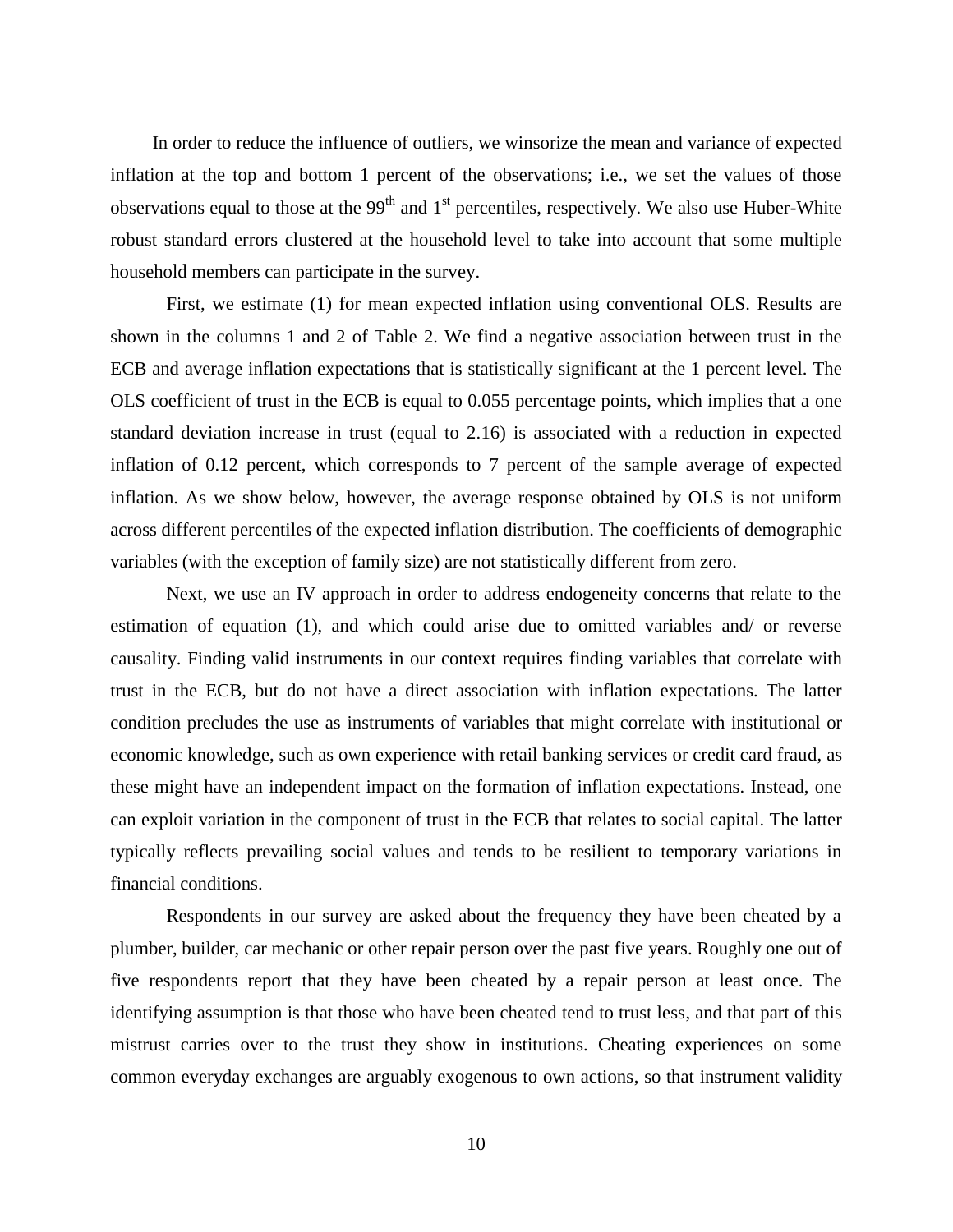rests upon the assumption that exposure to such incidents does not have a direct impact (i.e., other than through trust in the ECB) on individuals' inflation expectations.

To increase the efficiency of the estimates and generate overidentifying restrictions, we also employ as an instrument the reported trust in other people. Trust in other people has a strong intergenerational component that consists of inherited social norms. Thus, it is likely to respond less to contemporaneous economic and personal conditions than trust attached to financial institutions (see Tabellini, 2010 and Stevenson and Wolfers, 2011). Accordingly, we assume that general trust in other people is likely to influence inflation expectations only through institutional trust in the ECB.

The IV results are shown in columns 3 and 4 of Table 2. We first note that the F-test statistic from the first stage regressions is equal to about 86, which suggests that the instruments are quite strong (results are shown in Appendix Table A1). In addition, both instruments are correlated with trust in the ECB in an expected way. Moreover, a test of overidentifying restrictions (Hansen's J-test) fails to reject the null hypothesis of joint instrument validity with high confidence. Hence, we find no evidence of consistency problems in the IV estimates. Finally, a Hausman test of the endogeneity of the variable of interest, i.e., trust in the ECB, has a p-value equal to 0.046, which implies that one can marginally reject the null of exogeneity of trust in the ECB at the 5 percent significance level, and thus that IV estimation is likely advisable.

The IV estimate of the effect of trust in the ECB on expected inflation is -0.17 percentage points, i.e., somewhat larger in absolute value than the OLS one. The IV estimate implies that an increase in trust in the ECB of one standard deviation reduces expected inflation by 0.38 percentage points, which is 22 percent of its sample mean value. The larger absolute value of the IV estimate compared to the OLS one could be due to the presence of unobserved variables that affect positively both trust in the ECB and inflation expectations, thus leading to an algebraically larger (i.e., less negative, but smaller in absolute value) OLS estimate. Such unobservable variables could include, for instance, expectations about unemployment or the general state of the economy. Alternatively, the difference between OLS and IV estimates could be due to the fact that in the presence of a heterogeneous effect of trust in the ECB this estimate represents a local average treatment effect, i.e., the effect of trust in the ECB on inflation for those who change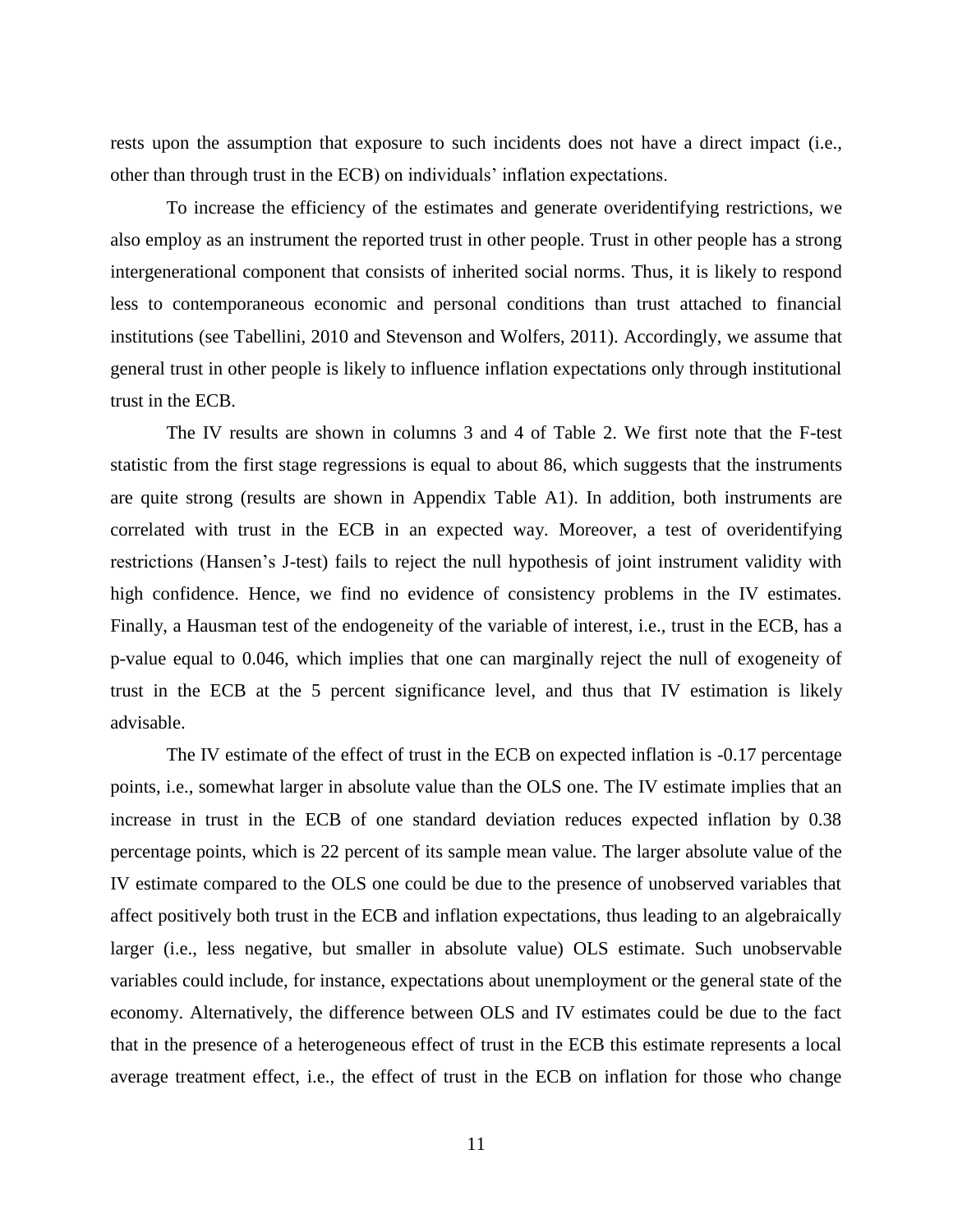their trust in the ECB due to changes in the values of the instruments. On the other hand, the OLS estimate represents the overall average treatment effect.

Having examined the role of trust in the ECB on average inflation, we focus next on the role of trust on inflation uncertainty. Recall that the survey design allows us to deduce a measure of uncertainty about inflation that is individual-specific. That is, we can estimate a version of equation (1) in which the dependent variable represents the individual-specific expected variance of inflation. As it was the case for the expected mean inflation, its variance is calculated using a simple triangular distribution.

OLS estimates are reported in columns 5 and 6 in Table 2. Higher trust in the ECB leads to a lower variance of inflation expectations. The effect is precisely estimated (p-value  $< 0.01$ ) and implies that a one standard deviation increase in trust in the ECB reduces inflation uncertainty by about 30 percent of its sample mean.

The corresponding IV estimate (shown in columns 7-8 of Table 2) is once more precisely estimated (p-value  $< 0.05$ ) and implies that a one standard deviation increase in the ECB reduces inflation uncertainty by about 50 percent of its sample mean. Once more, according to the test of overidentifying restrictions it is clear that the null hypothesis of joint instrument validity cannot be refuted. The Hausman test for endogeneity suggests that the null cannot be rejected. Based on these results, the preferred estimates are those derived under standard OLS.

## *4.2 Quantile Regressions*

Results thus far suggest that higher trust in the ECB lowers inflation expectations on average. Nevertheless, this effect may not be symmetric across the distribution of expected inflation, i.e., it might differ between those who have high and those who have low inflation expectations. In fact, the negative average estimated effect might simply reflect the public view that central banks are primarily concerned about inflation exceeding target inflation, and therefore they are committed to raise interest rates to restrain inflation. That is, central banks have traditionally built their reputation as safeguards of price stability in situations when inflation tends to exceed their medium-term target. Consequently, a high level of public trust in the ECB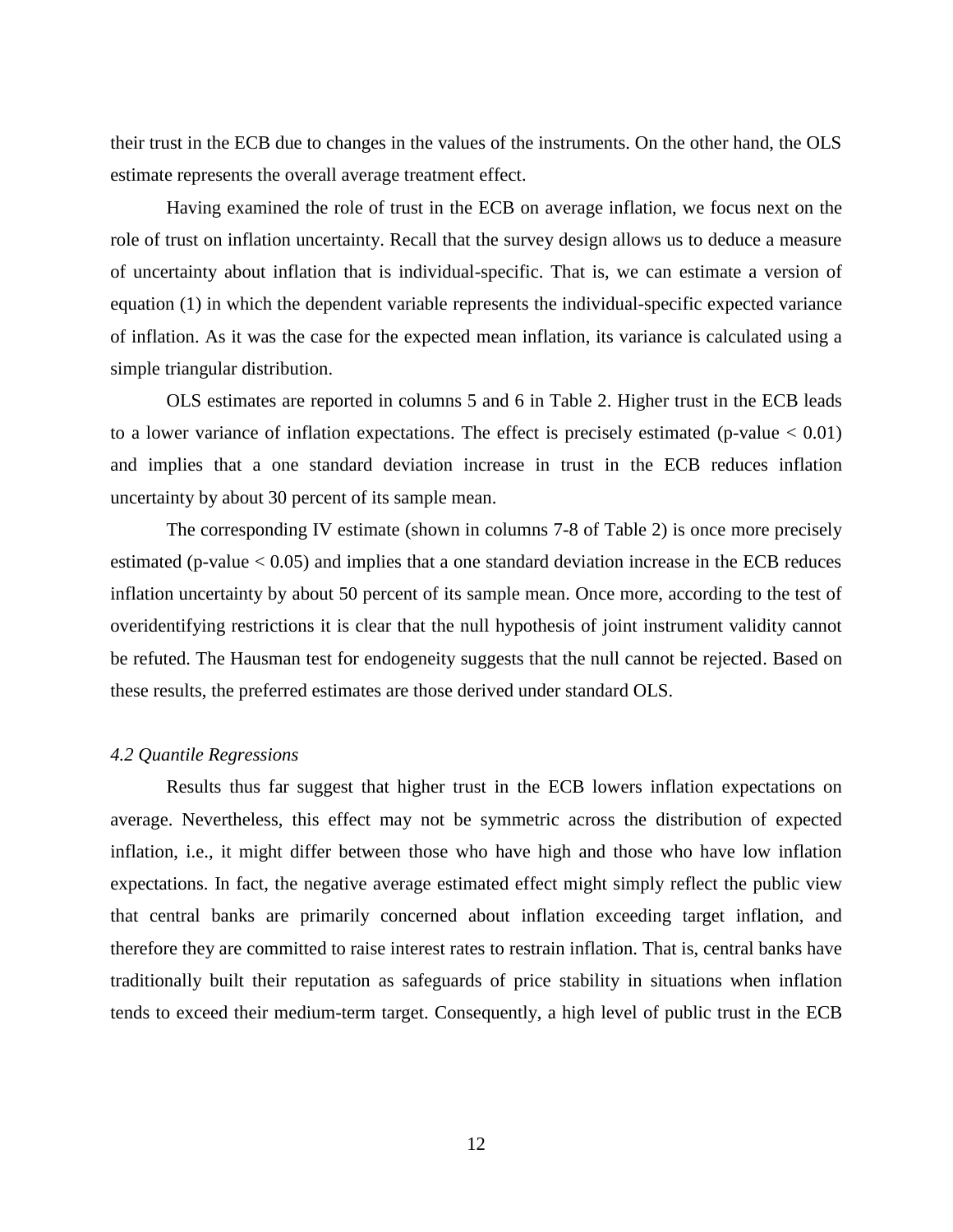might reflect trust in the ECB's commitment and ability to fight high inflation and thereby induces lower inflation expectations.<sup>8</sup>

Results also show that trust in the ECB lowers significantly inflation uncertainty, suggesting that trust may induce a form of anchoring of inflation expectations. We shed more light on this important policy issue, by examining whether trust in the ECB contributes to anchoring of expectations to around the ECB's target for an inflation below, but close to, 2 percent. To that effect, we estimate a series of Quantile Regressions (QR) to evaluate the effect of trust in the ECB across various percentiles of the expected inflation distribution.

Figure 8 plots the estimates and associated 95 percent confidence intervals of the effect of trust in the ECB from QR evaluated at every five percentiles of the conditional expected inflation distribution (the respective estimates are reported in Appendix Table A2). The figure also plots the OLS estimate and confidence band from the baseline specification discussed above. The vertical line is drawn at the percentile of the expected inflation distribution that corresponds to a 2 percent inflation, i.e., the ceiling of the medium-term ECB target.

The QR estimates imply that trust in the ECB raises inflation expectations among individuals with low inflation expectations. In particular, a one standard deviation increase in trust has a positive and strongly statistically significant effect at the  $10<sup>th</sup>$  and  $20<sup>th</sup>$  quantiles of the expected inflation distribution (corresponding to 0.35 percent and 0.75 percent expected inflation, respectively), which is equal to 0.16 percent and 0.08 percent, respectively. On the other hand, QR estimates at the sixth and higher deciles display a negative sign, suggesting a progressively stronger negative association of trust in the ECB with inflation expectations among those with higher inflation expectations. Notably, the magnitude of the QR coefficients is stronger on the upper part of the distribution compared to the lower one: a one standard deviation increase in trust in the ECB decreases inflation expectations by  $0.28$  percent and  $0.44$  percent at the  $80<sup>th</sup>$  and  $90<sup>th</sup>$  percentiles of the expected inflation distribution, respectively.

Finally, QR estimates in the middle part of the expectation distribution are not statistically significant. This part of the distribution includes those who have inflation expectation around 2

 $\overline{a}$ 

<sup>&</sup>lt;sup>8</sup> This is also consistent with the important role of social capital in shaping trust in institutions as it makes public trust in the ECB to respond slowly to contemporaneous economic conditions.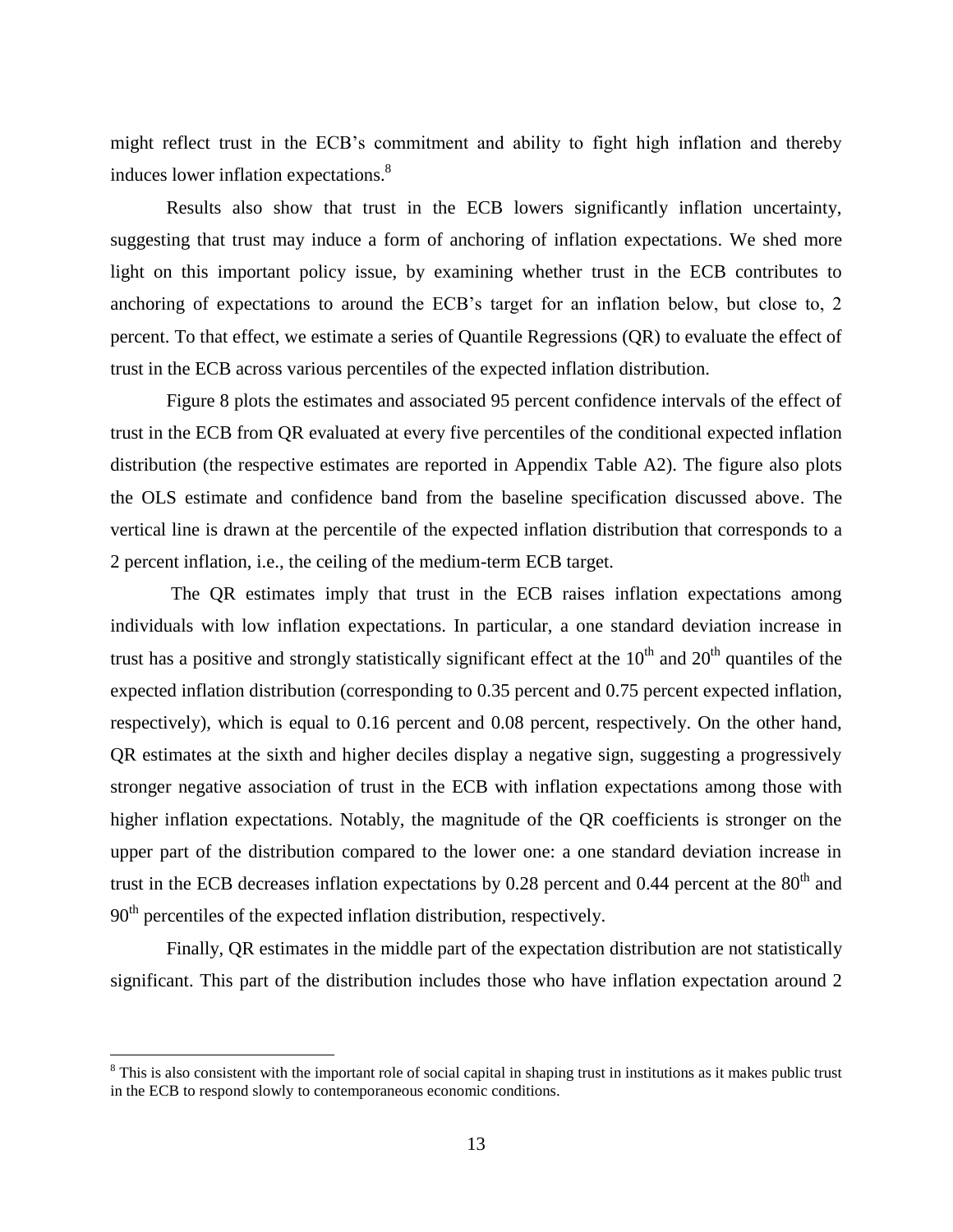percent (denoted by the vertical line), which implies that those who have expectations already aligned with the ECB target do not change them if their trust in the ECB increases.

Taken together, results from QR point into the role that trust in the ECB could have in anchoring consumers' inflation expectations around the ECB's inflation target. In addition, the fact that estimated effects are stronger among those with high inflation expectations suggests that higher trust in the ECB can be more effective in lowering high inflation expectations than rising low inflation expectations. This finding may be a cause for concern in circumstances like those of the recent past, in which inflation in the euro area was well below the ECB's medium-term target.

We also apply an IV approach to the QR estimates, using the two instruments employed earlier in standard IV. Available IV methods for QR require some modifications of the original specification. In particular, both the trust in the ECB variable and our two instruments have to be redefined as binary variables. Hence, the modified trust in the ECB variable is equal to zero for values of trust below 7, while it is equal to 1 for values higher than or equal to 7. This implies that a change from 0 to 1 in the modified trust in the ECB variable corresponds to a change of about 5 units (or 2.3 standard deviations) in the original variable.

The IV QR estimates for various percentiles are shown in Figure 9, and also in Appendix Table A2. The estimated coefficients are larger in absolute terms compared to the respective ones from standard QR, as they reflect a much larger underlying change in the trust in the ECB variable. Moreover, IV QR estimates suggest a similar pattern for the role of trust in the ECB across percentiles of the expected inflation distribution to the one derived using standard QR estimates: the results at the upper part of the expectation distribution are quite stronger than those at the lower part, which are statistically significant at percentiles below the  $10<sup>th</sup>$  one.

# **5. Robustness checks**

 $\overline{a}$ 

In this section we discuss three additional specifications that we have estimated so as to examine whether the baseline results reflect alternative factors that may influence inflation expectations and its uncertainty.<sup>9</sup>

One potential channel through which trust in the ECB can influence inflation expectations is through the knowledge about the ECB's objectives. Earlier research has found a positive

 $9^9$  Detailed results are available from the authors upon request.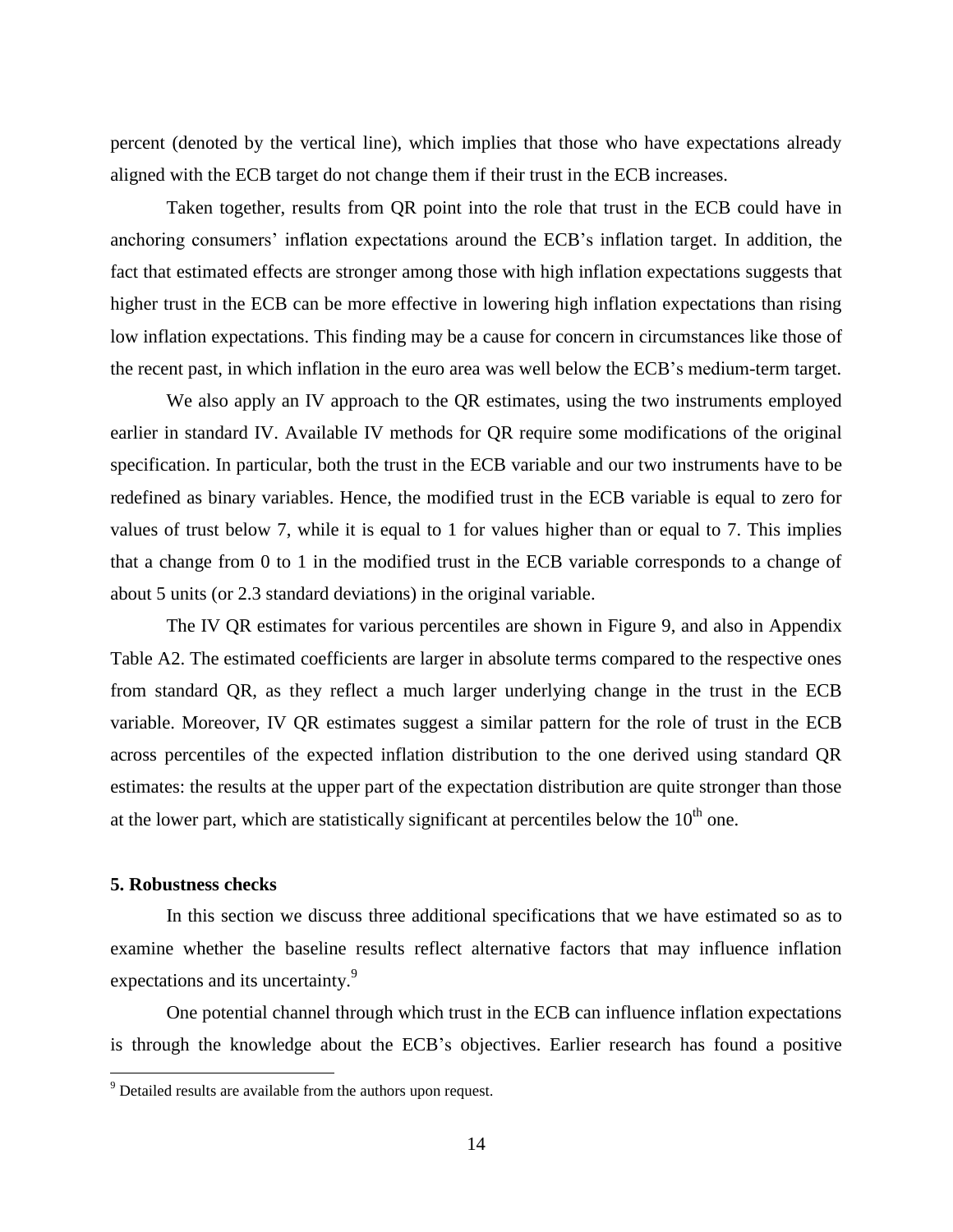correlation between trust in the ECB and knowledge about the ECB (Ehrmann et al., 2013). More broadly, general economic knowledge is likely to influence economic expectations (Christensen et al., 2006). To that effect, we investigate whether specific knowledge of the ECB's objectives in particular, or economic literacy in general, influence inflation expectations as well as the estimated effect of trust in the ECB.

To measure knowledge about the ECB's objectives we ask respondents six true-false questions about these objectives and construct an index representing the number of correct responses (see Appendix A.1 for the wording of these questions).<sup>10</sup> A correlation analysis shows that knowledge and trust are positively associated. Moreover, descriptive statistics results suggest that knowledge on the ECB goals is not broad based, in line with the findings of Van der Cruijsen et al. (2015). In fact, in most of questions, around 40 percent of respondents report that they do not know the answer. The average number of correct answers is 3.04, out of a maximum score of 6. Nevertheless, 42 percent of respondents correctly indicate that that an inflation rate below, but close to, 2 percent is a goal of the  $ECB$ .<sup>11</sup>

Having an individual measure of institutional knowledge about the ECB allows us to assess whether reported trust in the ECB mainly reflects perceived credibility of the institution or simply knowledge about its role. Before discussing results from formal regression analysis, we note that if responses to the trust in the ECB question reflected credibility rather than knowledge, respondents would report similar trust towards the DNB. Being part of the euro system, the DNB is likely to have similar credibility as the ECB, but obviously it does not have an inflation mandate anymore. Indeed, responses to the trust in the ECB question are highly correlated with those on a similar question we have asked about trust in the DNB (the correlation is 0.85, and significant at the 1 percent level), which seems to suggest that respondents answer the relevant questions having institutional credibility in mind.

To assess how institutional knowledge affects our results, we add the index of the number of correct questions as an additional covariate to the baseline specification. OLS and IV results, both for expected inflation and variance of inflation expectations, are virtually unchanged. The estimated effect of the variable denoting knowledge of the ECB objectives suggests that higher

 $\overline{a}$ 

 $10$  Possible answers include a "do not know" option, which we consider to be equivalent to an erroneous response.

 $11$  This may also reflect the fact that the ECB has set an explicit numerical inflation target.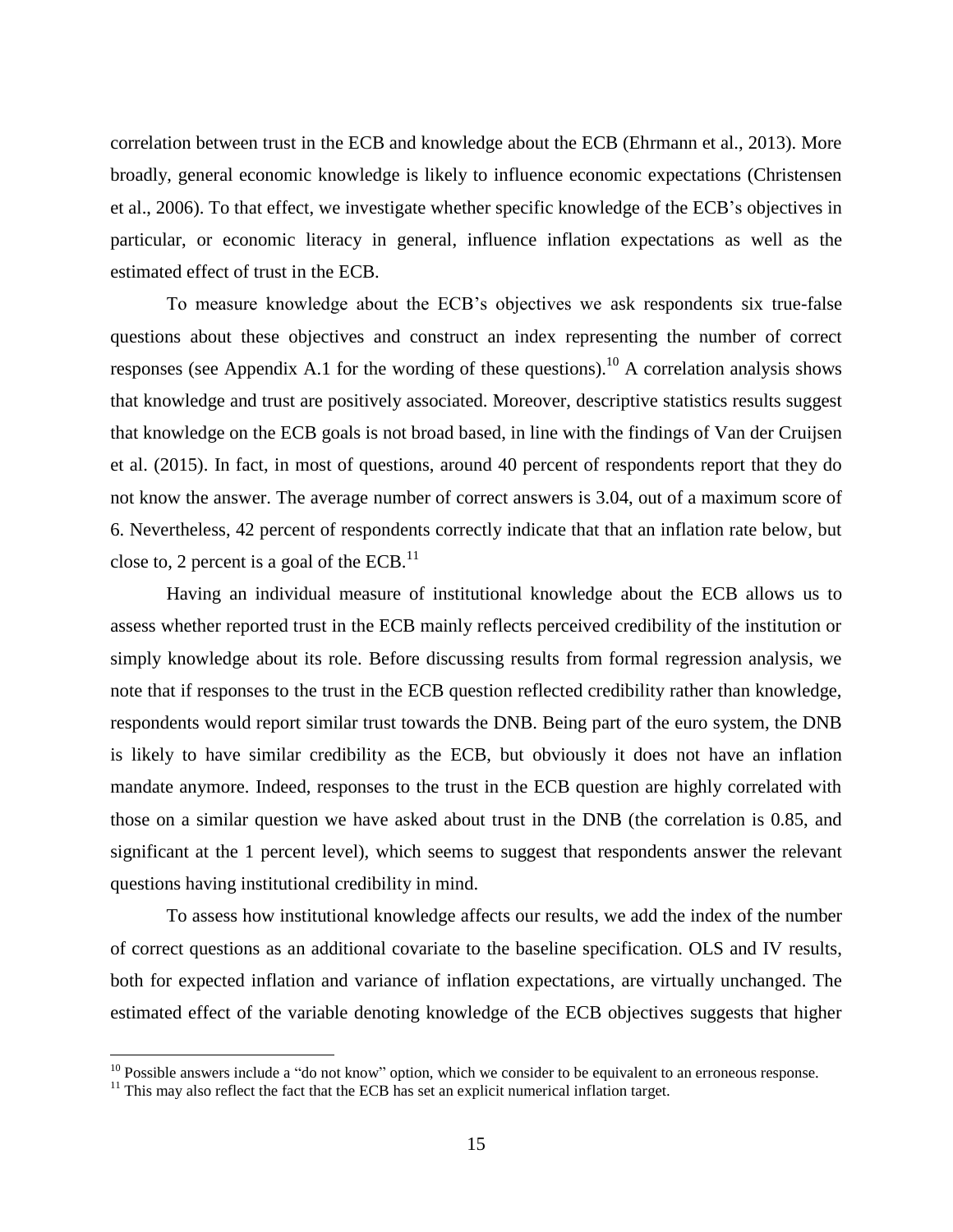knowledge is associated with higher expected inflation and less inflation uncertainty, but both coefficients are not statistically different from zero. These results suggest that it is the institutional credibility aspect of the trust in the ECB that affects inflation expectations, and not knowledge about the ECB goals per se.

Second, we measure respondents' financial literacy as regards some basic economic concepts using three standard questions extensively used in the related literature (see Lusardi and Mitchell, 2011). When including financial literacy in our specifications we find that its estimated coefficient is not statistically different from zero and that the estimated effects of trust in the ECB on inflation expectations are once again unchanged.

A third factor that may correlate with trust in the ECB and/ or inflation expectations is individual optimism. We construct an indicator of optimism by taking the difference between subjective life expectancy (i.e., self-reported probability to survive upon age 65, 80 or 90, depending on the current age) and objective life expectancy (by gender and age) in official mortality tables. OLS regressions suggest that optimism reduces slightly inflation uncertainty (the coefficient of optimism is significant at the 10 percent level). However, in all cases the coefficient of trust in the ECB is hardly affected.<sup>12</sup> Overall, the estimates suggest that trust in the ECB has an effect on economic expectations over and above the effect of knowledge about the ECB's functions, financial literacy, and optimism.

As a final robustness check, we estimate the baseline specification replacing the simple triangular distribution with the split one. We find that the results on inflation expectations, uncertainty and anchoring remain unchanged.

# **6. GDP growth**

 $\overline{a}$ 

The broader objectives of monetary policy are not limited to price stability but include also other macroeconomic variables, among which economic growth is of course prominent. Hence, it is instructive to examine whether trust in the ECB impacts also individual expectations regarding economic growth and economic fluctuations (e.g., GDP growth rate volatility). To elicit the distribution of expected GDP growth, we ask individuals the same sequence of three questions as

 $12$  Estimated effects of the trust in the ECB variable are still statistically significant, but the significance level is lower compared to the baseline specification. This is due to the lower number of observations used, as there are missing values of the variable denoting subjective life expectancy.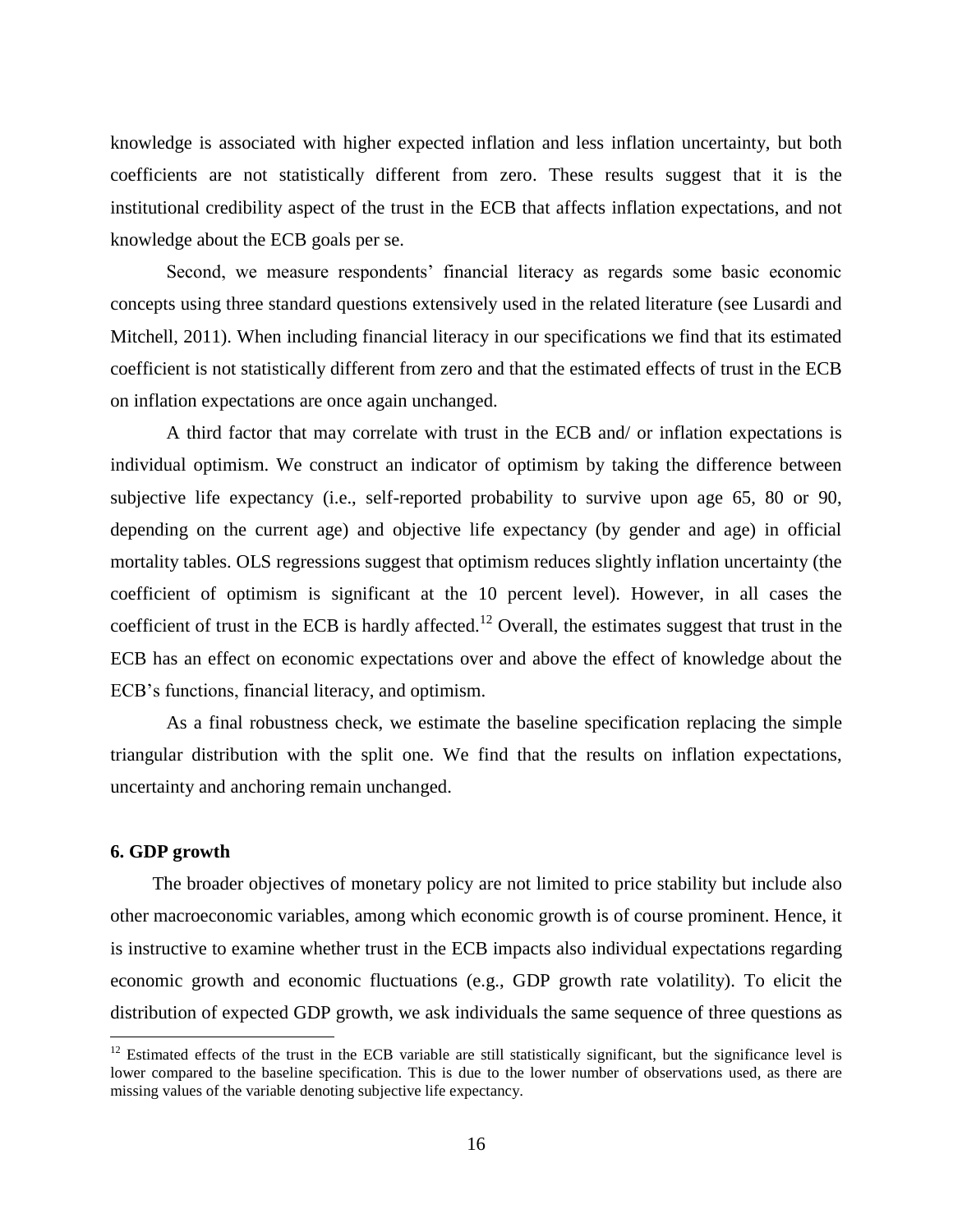for inflation: the minimum and maximum expected growth rate, and the chance that growth exceeds the midpoint of the reported minimum and maximum.

As is the case with inflation expectations, we plot the mean of expected growth and its variance by bins of trust in the ECB, and the results are shown in Figures 10 and 11, respectively. We note that there is a clear positive association between trust in the ECB and individual expectations about economic growth. On the other hand, we find essentially no association between trust in the ECB and the variance of expected growth.

The pattern of associations shown in the two figures is verified when we estimate multivariate regressions with expected growth and its variance as dependent variables. Table 3 reports OLS and IV regressions for the mean (columns 1-4) and variance of expected GDP growth (columns 5-8). As is the case with inflation expectations, we cluster Huber-White robust standard errors at the household level, and winsorize the dependent variables at the top and bottom 1 percent of observations.<sup>13</sup> The test statistics for the IV regressions suggest again that the instruments are strong and that one cannot reject instrument exogeneity. At the same time, the Hausman test does not reject the null hypothesis that trust in the ECB is exogenous. Therefore, one could restrict attention to the OLS estimates. Yet, to maintain consistency with our analysis of expected inflation and its variance, we present both OLS and IV results. In any case, both analyses lead to qualitatively similar estimates of the effects of trust in the ECB.

In particular, we find that trust in the ECB increases expected GDP growth. According to the baseline OLS estimate, a one standard deviation higher trust in the ECB implies an increase in expected GDP growth by 17 basis points. The coefficient is statistically significant from zero at the 1 percent level and the effect corresponds to 12 percent of the sample mean of expected GDP growth. The corresponding IV estimate is somewhat higher  $(27 \text{ basis points}, \text{corresponding})$ to 18 percent of the sample mean). In contrast, results in columns 5 to 8 imply that trust has no effect on the uncertainty about expected GDP growth.<sup>14</sup>

 $\overline{a}$ 

 $13$  The number of observations is slightly higher as the number of "do not know" responses to the GDP growth questions is lower than for the inflation questions (see also Christensen et al., 2006).

We have also estimated a series of QR regressions to examine whether estimates of trust in the ECB display a pattern of anchoring around a specific value of the expected GDP growth distribution. In this case we do not find any evidence for anchoring. QR estimates are always positive and decline across percentiles, suggesting that higher trust in the ECB associates with higher expected GDP growth, and more so among those with low GDP growth expectations.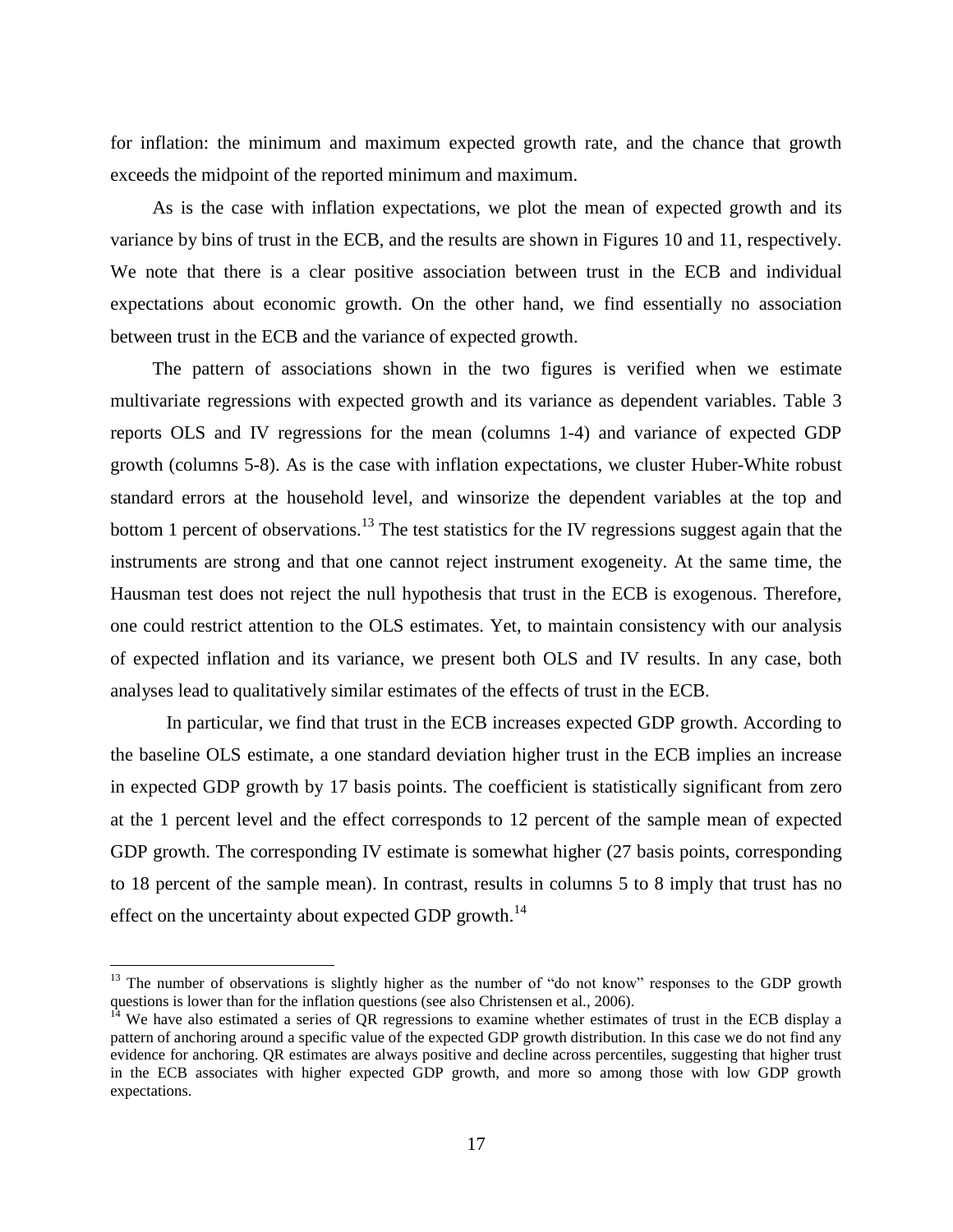The finding that trust in the ECB affects negatively (at the mean) inflation expectations, and positively growth expectations, suggests that respondents on average do not associate necessarily higher inflation with higher growth. This could be due to several reasons, including the "Great moderation" featuring both low inflation and economic prosperity, memories of past stagflation, or experience drawn from other countries, where deep recessions have been accompanied by episodes of high inflation rates.

## **7. Summary**

Historically, central banks have paid a lot of attention to inflation expectations formed in financial markets and by professional forecasters. More recently, central banks have shown increased interest in consumer expectations and beliefs because they can help make policy more effective (Bernanke, 2013; Blinder et al., 2008). In this paper, we investigate the extent to which trust in the ECB impacts consumers' expectations and uncertainty about future inflation and induces inflation anchoring at the ECB's inflation target of below, but close to, 2 percent. The empirical evidence draws upon a special questionnaire module introduced in a recent survey of a representative sample of the Dutch population.

A first finding of our analysis is that a high level of trust lowers inflation expectations. This result may be due to the fact that traditionally central banks have been mainly concerned about inflation exceeding their target and communicated to the public their commitment to raise interest rates to restrain inflation. Consequently, a high level of public trust in the ECB is likely to reflect trust in the ECB's commitment and ability to fight high inflation and thereby induces lower inflation expectations on average.

Recently, central banks have been using unconventional policy instruments to cope with a long period of low inflation and near zero interest rates. Based upon a survey among central bank presidents and academic experts, Blinder et al. (2016) argue that these new policy instruments as well as the increased use of communication will permanently remain in the toolkit of central banks. Communication is, among others, important for central banks as to anchor inflation expectations around the target inflation rate and prevent medium term inflation expectations from falling below target.

18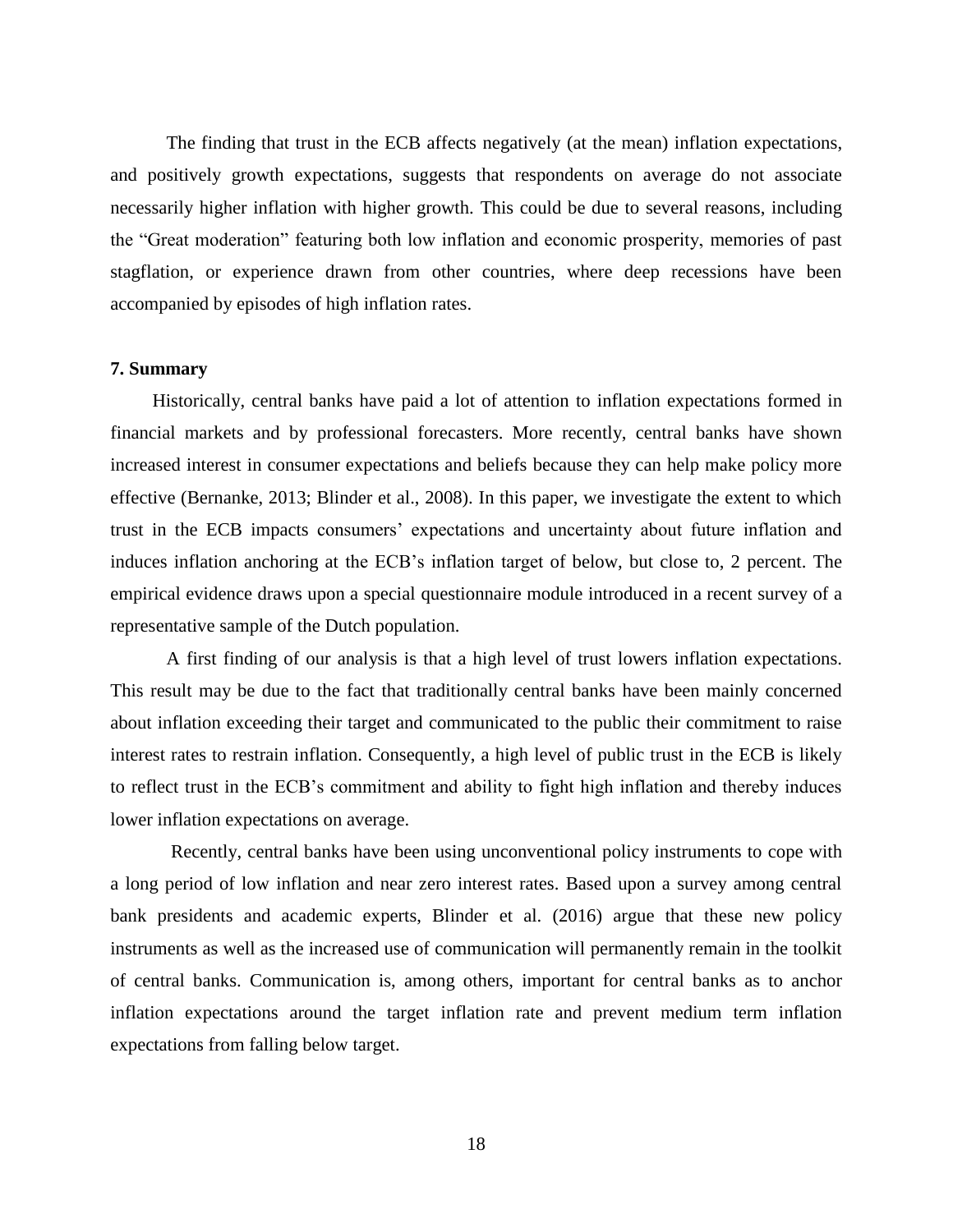Our findings are directly related to this desired anchoring of inflation expectations because we show that trust induces anchoring around the medium term inflation target. Specifically, we show that the effect of trust is not uniform across the distribution of inflation expectations: at the lower end of the distribution, an increase in trust increases inflation expectations, while the opposite is true at the higher end of the distribution of inflation expectations. Estimated effects are particularly strong among respondents with high inflation expectations, suggesting that higher trust in the ECB matters more for lowering high inflation expectations as opposed to increasing low inflation expectations. This finding may be a cause for concern in a low interest rate environment, especially as regards the segment of the population with quite low inflation expectations. It suggests that central banks may benefit from effectively communicating their commitment to raise prices towards their target as they have forcefully communicated their commitment to fight high inflation in previous times.

In a related vein, we also find that trust in the ECB reduces individual uncertainty about future inflation, thus contributing to public confidence about future price stability and the prospects of the economy.<sup>15</sup> Taken together, our findings suggest that a high level of trust supports the monetary policy task of the ECB as it contributes to the anchoring of inflation expectations among the general public around the target of below, but close to, 2 percent.

One may argue that it is not the institutional credibility of the ECB that matters for the findings, but instead knowledge about the tasks and the goals of the ECB (or the knowledge about economic concepts in general). While there is a positive association between knowledge of the ECB goals and trust in the ECB, the estimate is virtually unaffected when knowledge about its objectives and financial literacy are taken into account. Hence, it appears that the institutional credibility component of trust in the ECB influences inflation expectations.

Our findings suggest that the effectiveness of monetary policy could benefit from investing in the build-up of trust and institutional credibility. This seems especially important in

 $\overline{a}$ 

<sup>&</sup>lt;sup>15</sup> From a monetary policy perspective, this reduced uncertainty strengthens the anchoring around a medium term inflation target inducing equilibrium prices to converge faster towards this target (see Bernanke, 2013). From a broader perspective, reduced uncertainty is beneficial for economic welfare as it helps financial planning by households and lowers the need for precautionary savings (see e.g., Christelis et al., 2016, on the effect of consumption uncertainty).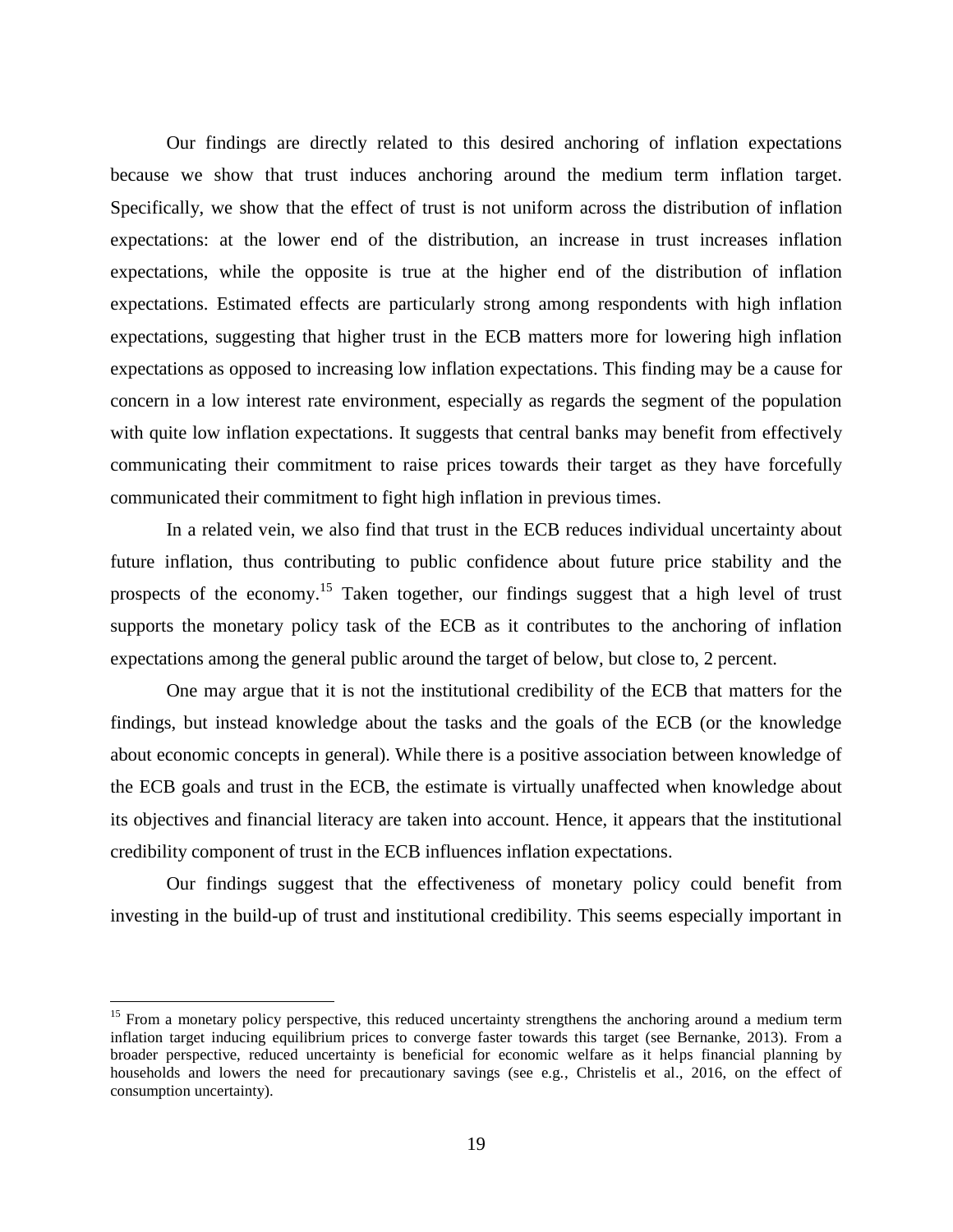the current environment of low interest rates, where standard monetary policy measures are difficult to implement and likely to be less effective.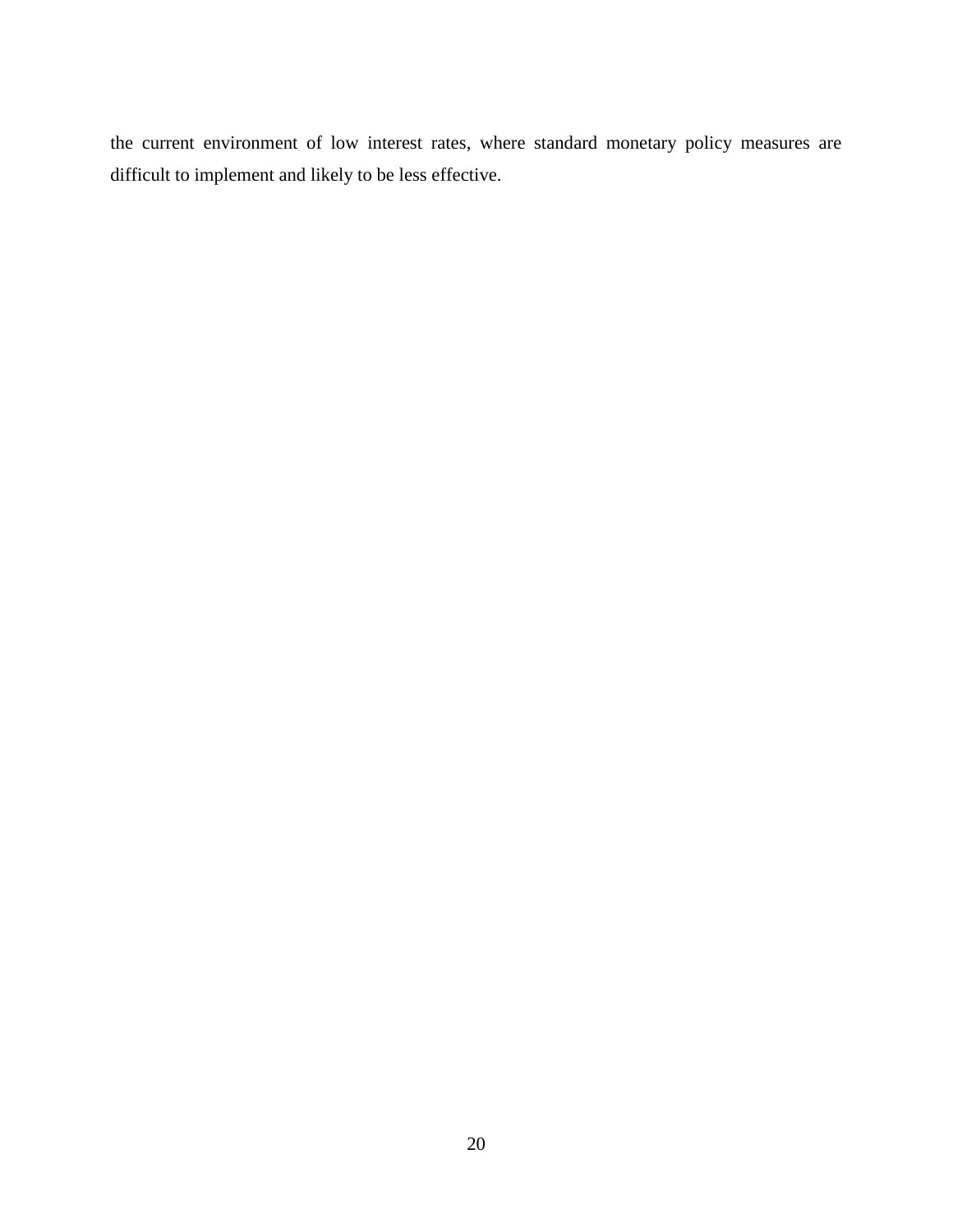#### **References**

- Armantier O., W. Bruine de Bruin, G. Topa, W. van der Klaauw, and B. Zafar (2015), "Inflation expectations and behavior: Do survey respondents act on their beliefs?," *International Economic Review*, 56, 505-536.
- Bernanke, B. (2013), "Communication and Monetary Policy" speech delivered at "National Economists Club Annual Dinner" held in Washington DC. (https://www.federalreserve.gov/newsevents/speech/bernanke20131119a.pdf)
- Blinder, A., M. Ehrmann, M. Fratzscher, J. de Haan, and D. Jansen (2008), "Central bank communication and monetary policy: A survey of theory and evidence," *Journal of Economic Literature*, 46(4), 910–945.
- Blinder, A., M. Ehrmann, J. de Haan, and D. Jansen (2016), "Necessity as the mother of invention: Monetary policy after the crisis," NBER working paper, 22735.
- Bursian, D., and S. Fürth (2015), "Trust Me! I am a European Central Banker," *Journal of Money, Credit and Banking*, 47(8), 1503-1530.
- Carvalho, C., and F. Nechio (2014), "Do people understand monetary policy?," *Journal of Monetary Economics*, 66, 108-123.
- Christelis, D., Georgarakos, D., T. Jappelli, and M. van Rooij (2016), "Consumption uncertainty and precautionary saving," DNB Working Paper, 496.
- Christensen, C., P. van Els, and M. van Rooij (2006), "Dutch households' perceptions of economic growth and inflation," *De Economist*, 154, 277-294.
- D'Acunto, F., D. Hoang, and M. Weber (2016), "Unconventional fiscal policy, inflation expectations, and consumption expenditure," CESIFO Working Paper, 5793.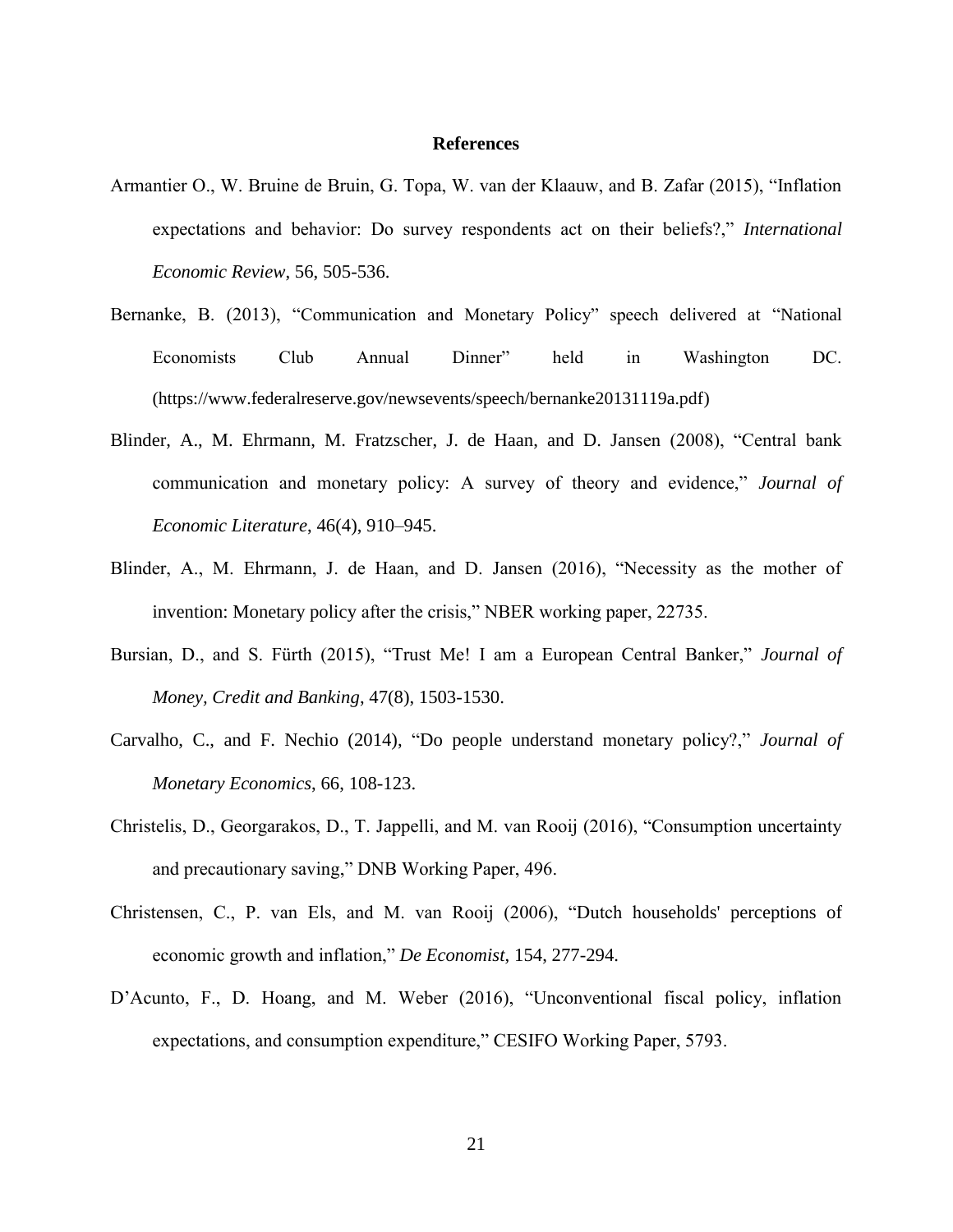- Dominitz, J., and C. Manski (1997), "Using expectations data to study subjective income expectations," *Journal of the American Statistical Association*, 92, 855-67.
- Ehrmann, M., and M. Fratzscher (2005), "How should central banks communicate?," ECB Working Paper, 557.
- Ehrmann, M., M. Soudan, and L. Stracca (2013), "Explaining European Union citizens' trust in the European Central Bank in normal and crisis times," *Scandinavian Journal of Economics*, 115(3), 781–807.
- Ekinci, M., S. Kalemli-Özcan, and B. Sorensen (2009), "Financial integration within E.U. countries: The role of institutions, confidence, and trust", in: Clarida, R., and F. Giavazzi (eds.), *NBER International Seminar on Macroeconomics 2007*, Chicago University Press, Chicago, pp. 325-391.
- Fischer, J., and V. Hahn (2008), "Determinants of trust in the European Central Bank," Stockholm School of Economics Working Paper Series in Economics and Finance, 695.
- Galati, G., Z. Gorgi, R. Moessner, and C. Zhou (2016), "Deflation risk in the euro area and central bank credibility," DNB Working Paper, 509.
- Georgarakos, D., and G. Pasini (2011), "Trust, sociability, and stock market participation," *Review of Finance*, 15(4), 693-725.
- Gerlach-Kristen, P., and R. Moessner (2014), "Inflation expectations, central bank credibility and the global financial crisis," *Swiss Journal of Economics and Statistics*, 150(2), 55-87.
- Guiso, L., Jappelli, T., and L. Pistaferri (2002), "An empirical analysis of earnings and employment risk, *Journal of Business and Economic Statistics*, 20, 241-253.
- Guiso, L., P. Sapienza, and L. Zingales (2004), "The role of social capital in financial development," *American Economic Review*, 94, 526–556.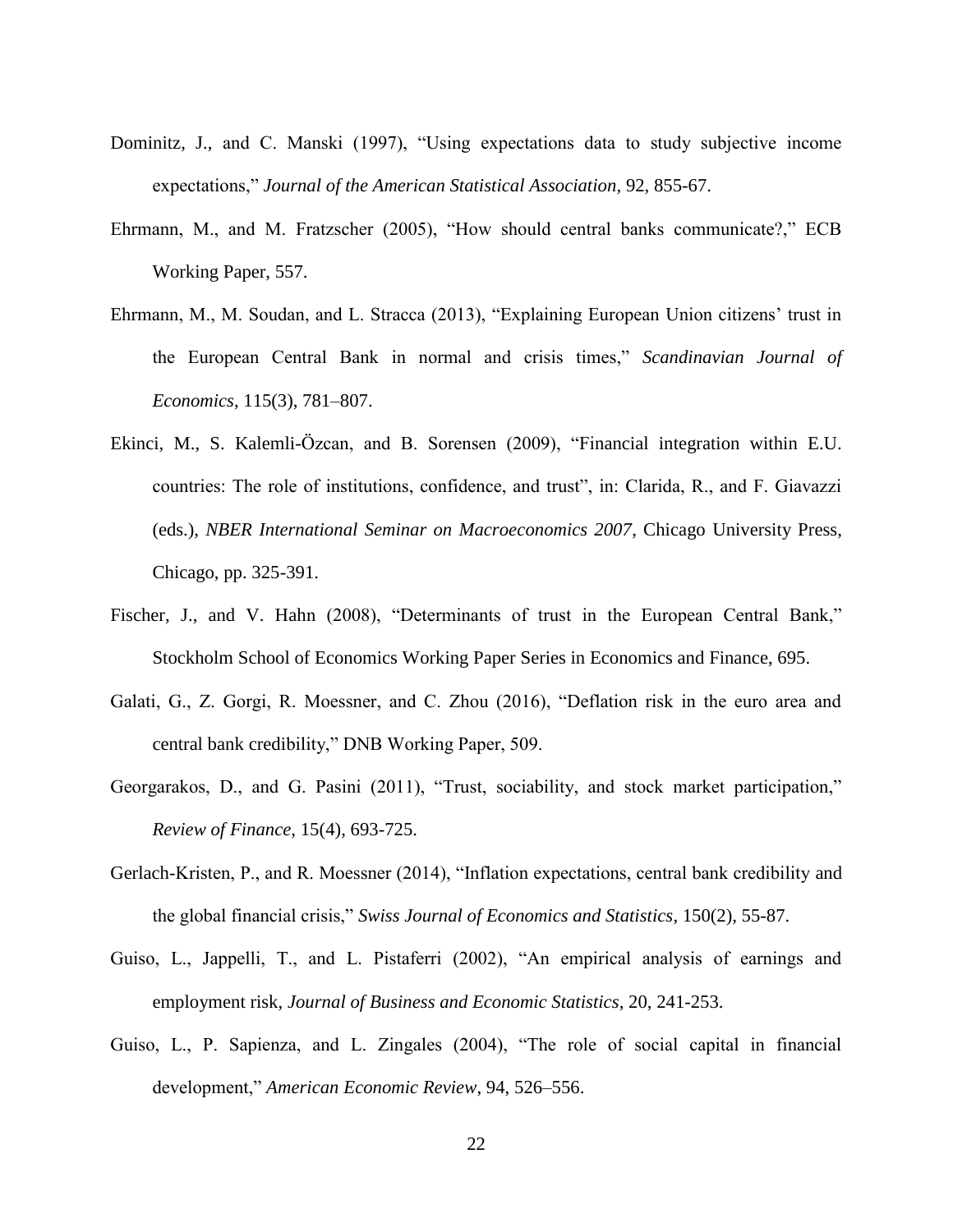- Guiso, L., P. Sapienza, and L. Zingales (2008), "Trusting the stock market," *Journal of Finance*, 63(6), 2557-2600.
- Guiso, L., Jappelli, T., and M. Padula (2013), "Pension Wealth Uncertainty," *Journal of Risk and Insurance*, 80, 1057-1085.
- Gürkaynak, R., A. Levin, and E. Swanson (2010), "Does Inflation targeting anchor long-run inflation expectations? Evidence from long-term bond yields in the U.S., U.K. and Sweden," *Journal of the European Economic Association*, 8(6), 1208-1242.
- Kliesen, K. (2015), "How accurate are measures of long-term inflation expectations?," *Federal Reserve Bank of Saint Louis Economic Synopses*, 9, 1-3.
- Knack, S., and P. Keefer (1997), "Does social capital have an economic payoff? A cross-country investigation," *Quarterly Journal of Economics*, 112(4), 1251-1288.
- Kumar, S., H. Afrouzi, O. Coibion, and Y. Gorodnichenko (2015), "Inflation targeting does not anchor inflation expectations: Evidence from firms in New Zealand," *Brookings Papers on Economic Activity*, Fall*,* 151-225.
- Lusardi, A., and O. Mitchell (2011), "Financial literacy and planning: Implications for retirement wellbeing," in: O. Mitchell and A. Lusardi (eds.), *Financial Literacy: Implications for Retirement Security and the Financial Marketplace*, Oxford University Press, 17-49.
- Lusardi, A., and O. Mitchell (2014), "The economic importance of financial literacy: Theory and evidence," *Journal of Economic Literature*, 52(1), 5-44.
- Malmendier, U., and S. Nagel (2016), "Learning from inflation experiences," *Quarterly Journal of Economics*, 131(1), 53-87.
- Stevenson, B., and J. Wolfers (2011), "Trust in public institutions over the business cycle," *American Economic Review*, 101(3), 281-87.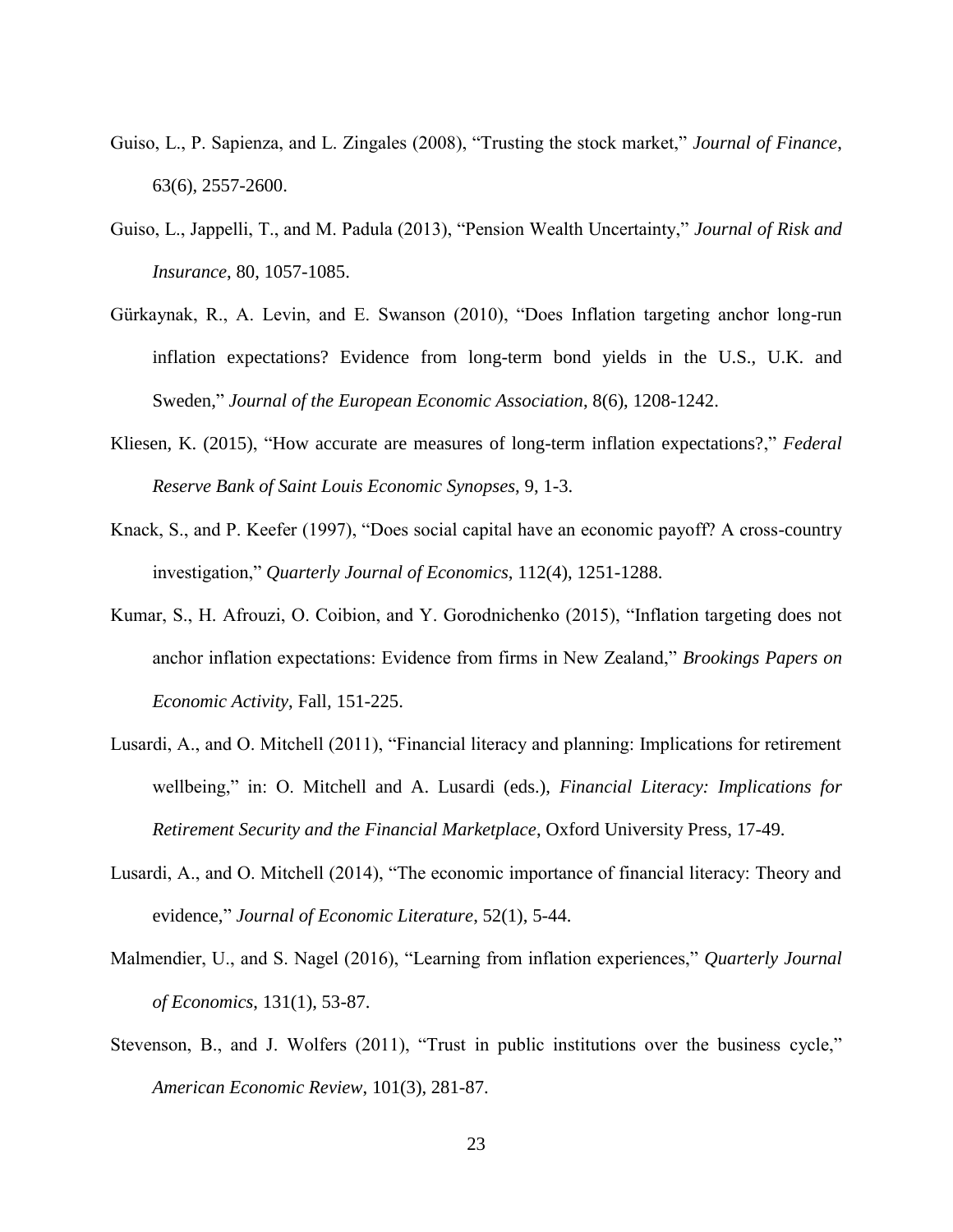- Tabellini, G. (2010), "Culture and institutions: Economic development in the regions of Europe," *Journal of the European Economic Association*, 8(4), 677-716.
- Teppa, F., and C. Vis (2012), "The CentERpanel and the DNB Household Survey: Methodological aspects", DNB Occasional Study, 10(4).
- Van der Cruijsen, C., J. de Haan, and D. Jansen (2016), "Trust and financial crisis experiences", *Social Indicators Research*, 127(2), 577-600.
- Van der Cruijsen, C., D. Jansen, and J. de Haan (2015), "How much does the public know about the ECB's monetary policy? Evidence from a survey of Dutch consumers," *International Journal of Central Banking*, 11(4), 169-218.
- Wälti, S. (2012), "Trust no more? The impact of the crisis on citizens' trust in central banks," *Journal of International Money and Finance*, 31, 593–605.
- Zak, P., and S. Knack (2001), "Trust and growth," *Economic Journal*, 111, 295-321.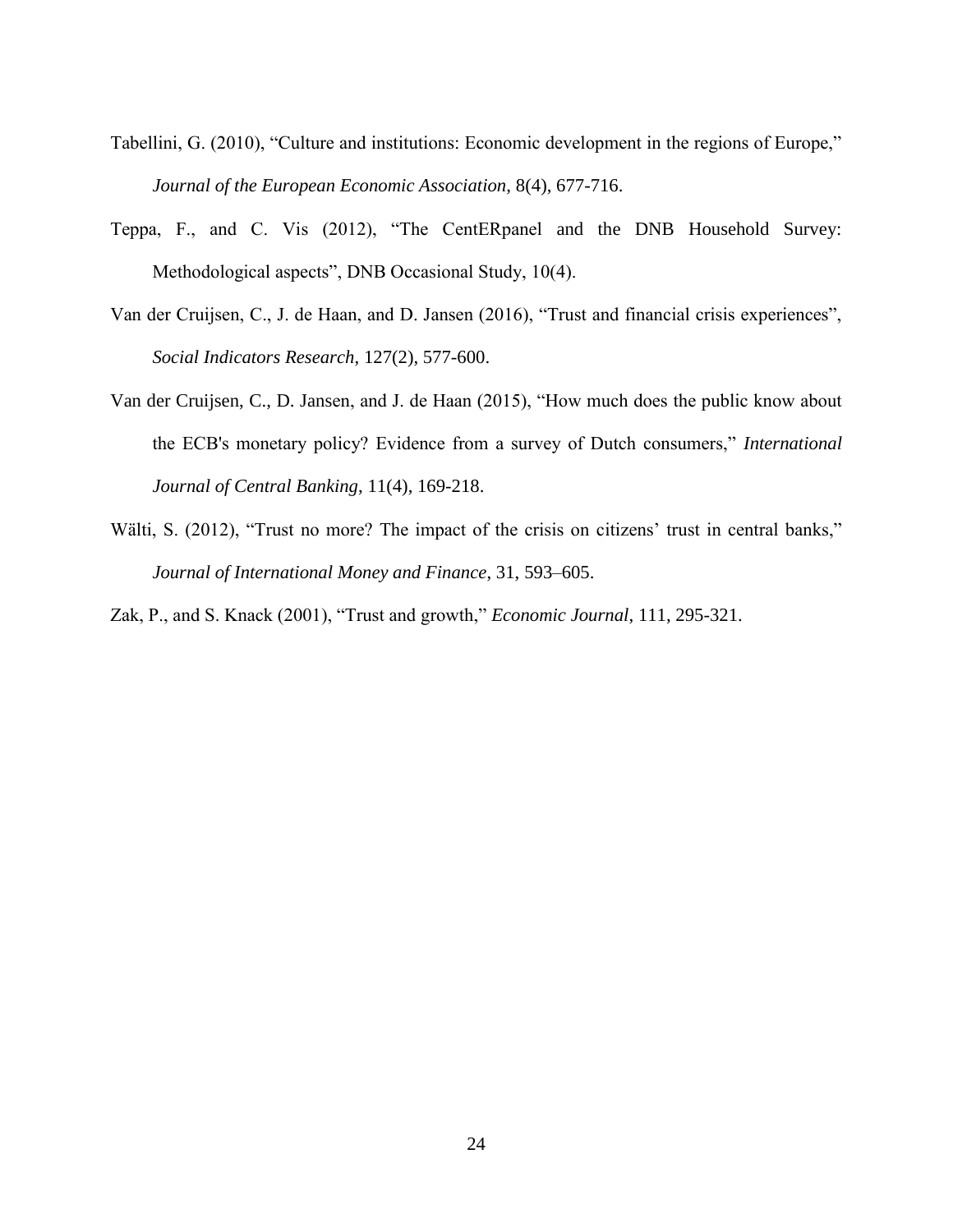| Variable                                               | Mean    |         | Median Std. Deviation |
|--------------------------------------------------------|---------|---------|-----------------------|
|                                                        |         |         |                       |
| Minimum expected inflation level                       | 1.303   | 1.000   | 1.889                 |
| <b>Maximum expected inflation level</b>                | 2.699   | 2.000   | 2.743                 |
| Probability that the expected inflation level is above |         |         |                       |
| the average of the expected minimum and maximum        | 0.469   | 0.500   | 0.185                 |
| values                                                 |         |         |                       |
| <b>Expected inflation</b>                              | 2.001   | 1.600   | 2.187                 |
| Variance of expected inflation                         | 0.208   | 0.042   | 0.838                 |
| Minimum expected growth rate                           | 0.965   | 1.000   | 1.499                 |
| Maximum expected growth rate                           | 1.967   | 2.000   | 1.782                 |
| Probability that the expected growth Rate is above the |         |         |                       |
| average of the expected minimum and maximum            | 0.415   | 0.500   | 0.186                 |
| values                                                 |         |         |                       |
| <b>Expected growth rate</b>                            | 1.465   | 1.500   | 1.520                 |
| Variance of expected growth rate                       | 0.108   | 0.020   | 0.575                 |
|                                                        |         |         |                       |
| <b>Trust in the ECB</b>                                | 4.769   | 5.0     | 2.163                 |
| Age                                                    | 50.8    | 51.0    | 16.6                  |
| <b>Female householder</b>                              | 0.452   | 0.0     | 0.498                 |
| <b>Household size</b>                                  | 2.488   | 2.0     | 1.252                 |
| Has a spouse/partner                                   | 0.747   | 1.0     | 0.435                 |
| <b>High school graduate</b>                            | 0.383   | 0.0     | 0.486                 |
| <b>University graduate</b>                             | 0.309   | 0.0     | 0.462                 |
| <b>Household income</b>                                | 2,721.8 | 2,450.0 | 2,004.8               |
| <b>Number of Observations</b>                          | 3,117   |         |                       |

# **Table 1. Descriptive Statistics**

**Note.** All magnitudes related to the expected inflation and growth rate are expressed in percentage points.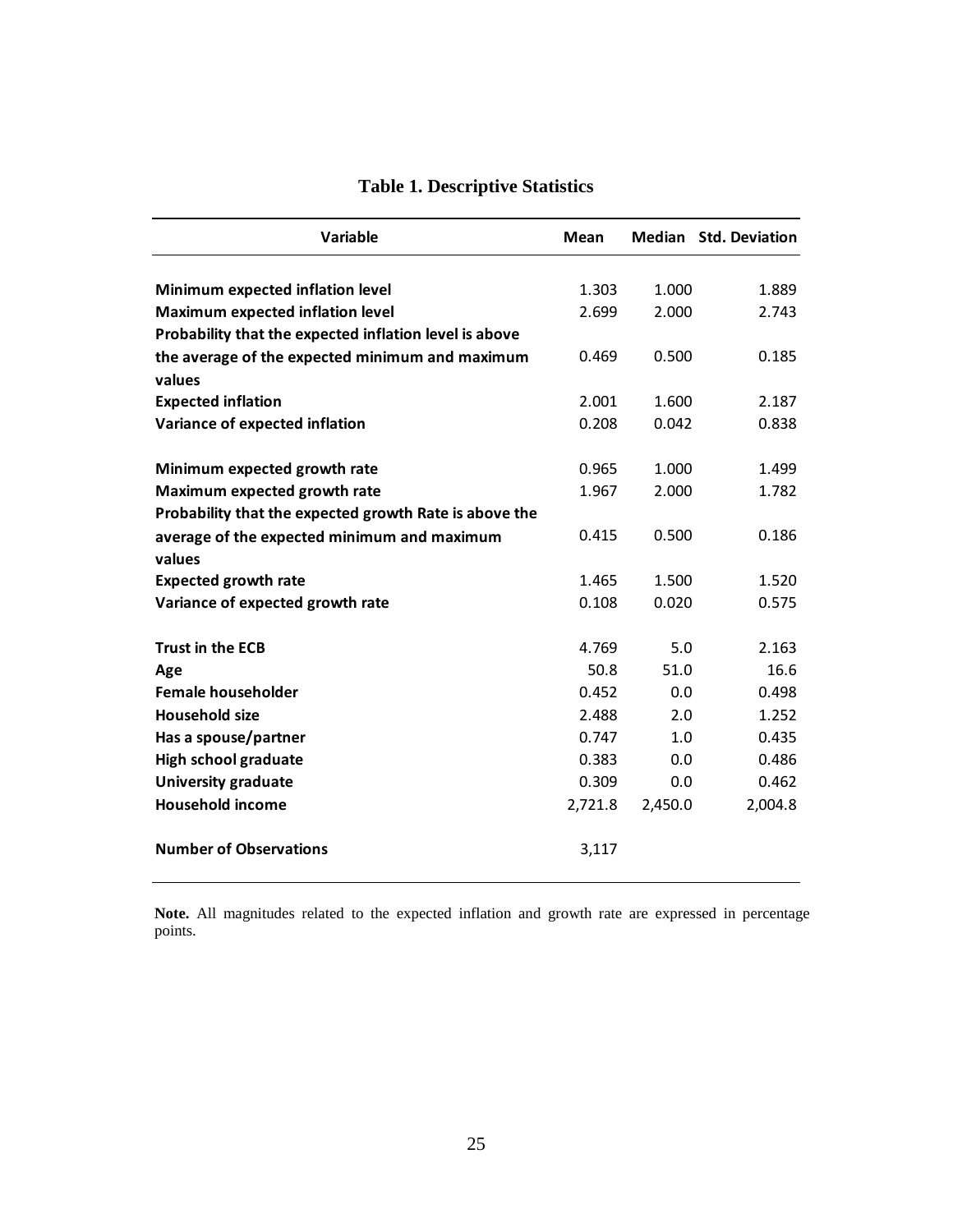|                                                | (1)       | (2)                           | (3)       | (4)          | (5)                            | (6)          | (7)       | (8)          |
|------------------------------------------------|-----------|-------------------------------|-----------|--------------|--------------------------------|--------------|-----------|--------------|
| <b>Variable</b>                                |           | Average of expected inflation |           |              | Variance of expected inflation |              |           |              |
|                                                |           | <b>OLS</b>                    | IV        |              | <b>OLS</b>                     |              | IV        |              |
|                                                | Coeff.    | Std. error                    | Coeff.    | Std. error   | Coeff.                         | Std. error   | Coeff.    | Std. error   |
| <b>Trust_ECB</b>                               | $-0.0552$ | $0.0190$ ***                  | $-0.1736$ | $0.0597$ *** | $-0.0120$                      | $0.0030$ *** | $-0.0210$ | $0.0100$ **  |
| Age                                            | 0.0155    | 0.0152                        | 0.0090    | 0.0170       | $-0.0040$                      | 0.0030       | $-0.0040$ | 0.0030       |
| Age squared                                    | $-0.0001$ | 0.0001                        | $-0.0001$ | 0.0002       | 0.0000                         | 0.0000       | 0.0000    | 0.0000       |
| <b>Female</b>                                  | 0.0041    | 0.0717                        | $-0.0591$ | 0.0812       | 0.0170                         | 0.0130       | 0.0090    | 0.0150       |
| Couple                                         | 0.0922    | 0.1013                        | 0.0726    | 0.1108       | 0.0080                         | 0.0200       | 0.0090    | 0.0210       |
| <b>Household size</b>                          | $-0.1331$ | $0.0353$ ***                  | $-0.1505$ | $0.0401$ *** | $-0.0170$                      | $0.0080$ **  | $-0.0220$ | $0.0090$ **  |
| <b>High school graduate</b>                    | 0.1093    | 0.0989                        | 0.1851    | 0.1175       | 0.0010                         | 0.0180       | 0.0130    | 0.0210       |
| College graduate                               | 0.0976    | 0.0929                        | 0.2550    | $0.1259$ **  | 0.0180                         | 0.0170       | 0.0400    | $0.0210*$    |
| <b>Logarithm of household</b><br>net income    | 0.0066    | 0.0343                        | 0.0275    | 0.0340       | $-0.0080$                      | 0.0090       | $-0.0040$ | 0.0100       |
| constant                                       | 1.5528    | $0.5116$ ***                  | 2.1168    | $0.6219$ *** | 0.4700                         | $0.1210$ *** | 0.4880    | $0.1430$ *** |
| Region/ wave dummies                           | yes       |                               | yes       |              | yes                            |              | yes       |              |
| <b>First-stage F test</b>                      |           |                               | 86.433    |              |                                |              | 86.433    |              |
| <b>Endogeneity test</b>                        |           |                               | 3.971     |              |                                |              | 0.974     |              |
| P value                                        |           |                               | 0.046     |              |                                |              | 0.324     |              |
| <b>Test of overidentifying</b><br>restrictions |           |                               | 0.766     |              |                                |              | 0.314     |              |
| P value                                        |           |                               | 0.381     |              |                                |              | 0.575     |              |
| <b>Observations</b>                            | 3,055     |                               | 2,632     |              | 3,055                          |              | 2,632     |              |

| Table 2. OLS and IV results for expected inflation and its variance |  |  |  |
|---------------------------------------------------------------------|--|--|--|
|---------------------------------------------------------------------|--|--|--|

**Note.** This table shows OLS and IV estimation results from models using expected inflation and its variance (both measured in percentage points) as dependent variables. \*\*\*, \*\*, \* denote statistical significance at 1%, 5% and 10%, respectively.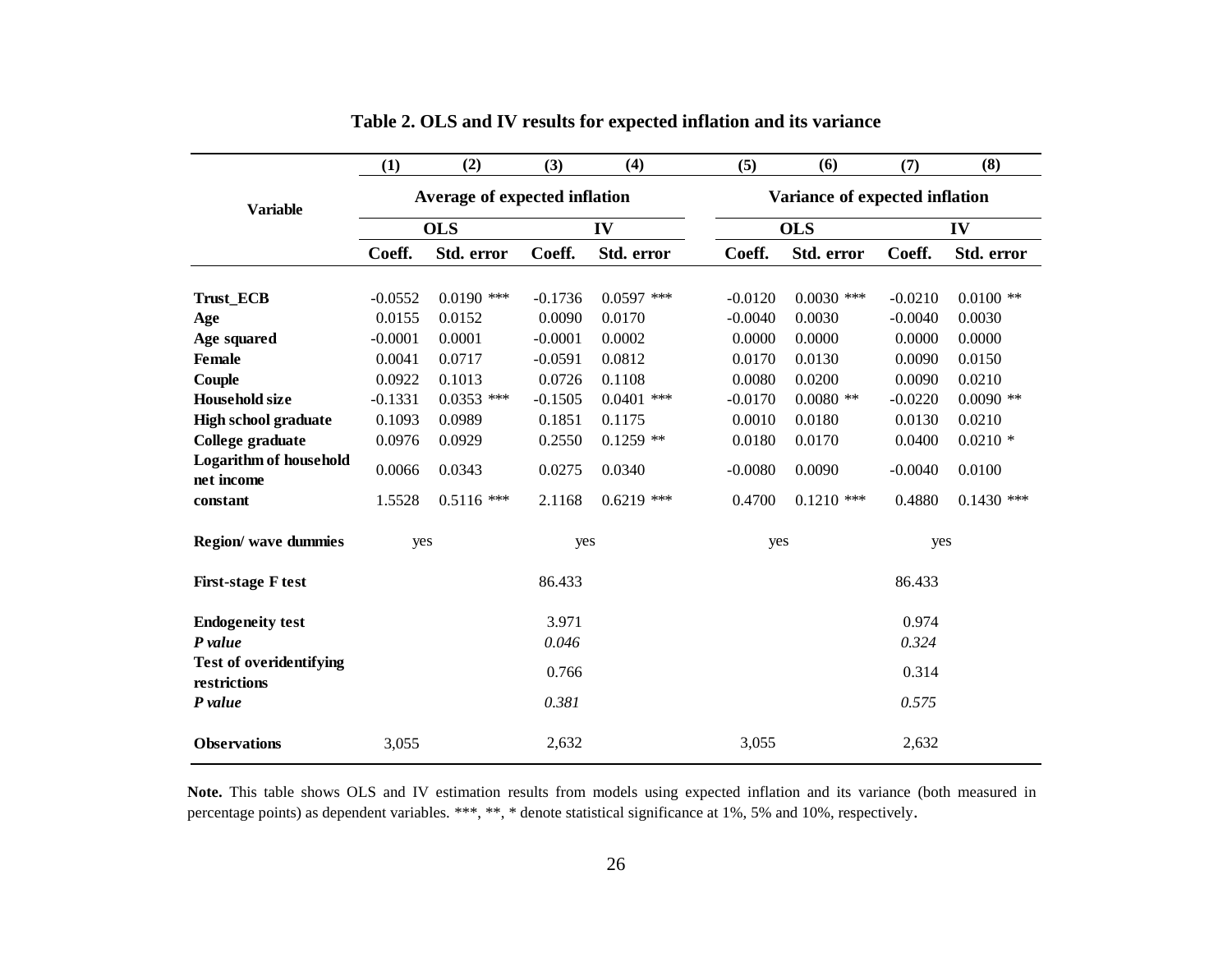|                                                | (1)       | (2)                          | (3)       | (4)          | (5)                              | (6)          | (7)       | (8)          |
|------------------------------------------------|-----------|------------------------------|-----------|--------------|----------------------------------|--------------|-----------|--------------|
| <b>Variable</b>                                |           | Mean of expected growth rate |           |              | Variance of expected growth rate |              |           |              |
|                                                |           | <b>OLS</b>                   |           | IV           |                                  | <b>OLS</b>   |           | IV           |
|                                                | Coeff.    | Std. error                   | Coeff.    | Std. error   | Coeff.                           | Std. error   | Coeff.    | Std. error   |
| Trust in the ECB                               | 0.0792    | $0.0106$ ***                 | 0.1250    | $0.0347$ *** | $-0.0010$                        | 0.0010       | $-0.0030$ | 0.0050       |
| Age                                            | $-0.0104$ | 0.0102                       | $-0.0088$ | 0.0107       | $-0.0040$                        | $0.0020$ **  | $-0.0030$ | $0.0020$ *   |
| Age squared                                    | 0.0001    | 0.0001                       | 0.0001    | 0.0001       | 0.0000                           | 0.0000       | 0.0000    | 0.0000       |
| <b>Female</b>                                  | $-0.1481$ | $0.0433$ ***                 | $-0.1950$ | $0.0466$ *** | 0.0130                           | $0.0060$ **  | 0.0100    | 0.0060       |
| Couple                                         | 0.0336    | 0.0682                       | 0.0415    | 0.0707       | 0.0080                           | 0.0090       | $-0.0010$ | 0.0100       |
| <b>Household size</b>                          | $-0.0034$ | 0.0283                       | $-0.0081$ | 0.0295       | $-0.0030$                        | 0.0040       | 0.0000    | 0.0040       |
| <b>High school graduate</b>                    | 0.0520    | 0.0631                       | 0.0786    | 0.0692       | $-0.0040$                        | 0.0080       | 0.0010    | 0.0090       |
| College graduate                               | 0.0738    | 0.0595                       | 0.0710    | 0.0745       | 0.0040                           | 0.0080       | 0.0120    | 0.0100       |
| <b>Logarithm of household</b><br>net income    | 0.0220    | 0.0232                       | 0.0287    | 0.0243       | 0.0020                           | 0.0030       | 0.0040    | $0.0020$ **  |
| constant                                       | 0.9066    | $0.3309$ ***                 | 0.5269    | 0.3845       | 0.2060                           | $0.0540$ *** | 0.1780    | $0.0600$ *** |
| Region/ wave dummies                           | yes       |                              | yes       |              | yes                              |              | yes       |              |
| <b>First-stage F test</b>                      |           |                              | 92.332    |              |                                  |              | 92.332    |              |
| <b>Endogeneity test</b>                        |           |                              | 2.070     |              |                                  |              | 0.019     |              |
| P value                                        |           |                              | 0.150     |              | 0.890                            |              |           |              |
| <b>Test of overidentifying</b><br>restrictions |           |                              | 0.297     |              |                                  |              | 1.419     |              |
| P value                                        |           |                              | 0.586     |              |                                  |              | 0.234     |              |
| <b>Observations</b>                            | 3,145     |                              | 2,716     |              | 3,145                            |              | 2,716     |              |

**Table 3. OLS and IV results for expected growth and its variance**

**Note.** This table shows OLS and IV estimation results from models using the expected growth rate and its variance (both measured in percentage points) as dependent variables. \*\*\*, \*\*, \* denote statistical significance at 1%, 5% and 10%, respectively.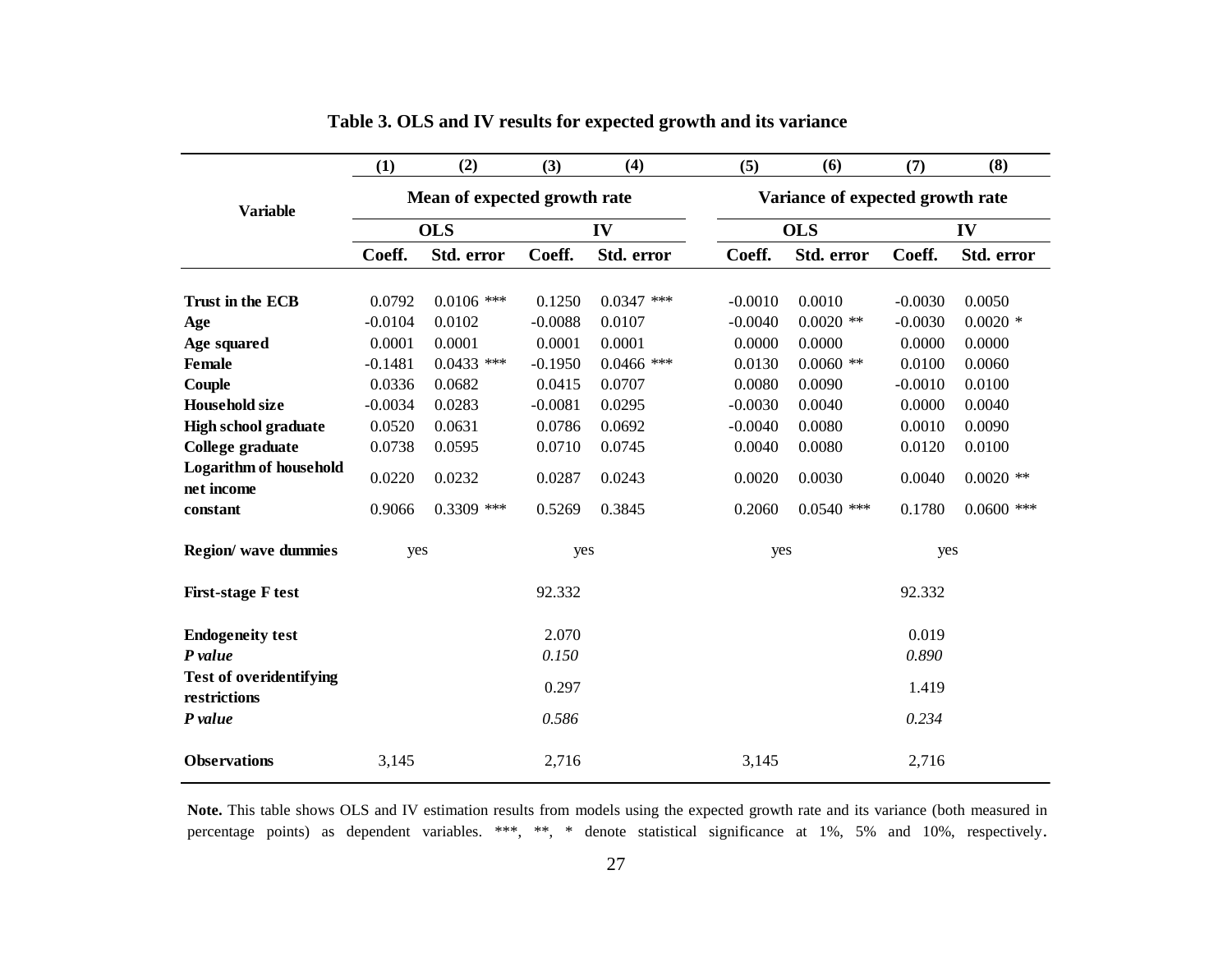

**Figure 1. Histogram of the minimum expected inflation level**

**Figure 2. Histogram of the maximum expected inflation level**

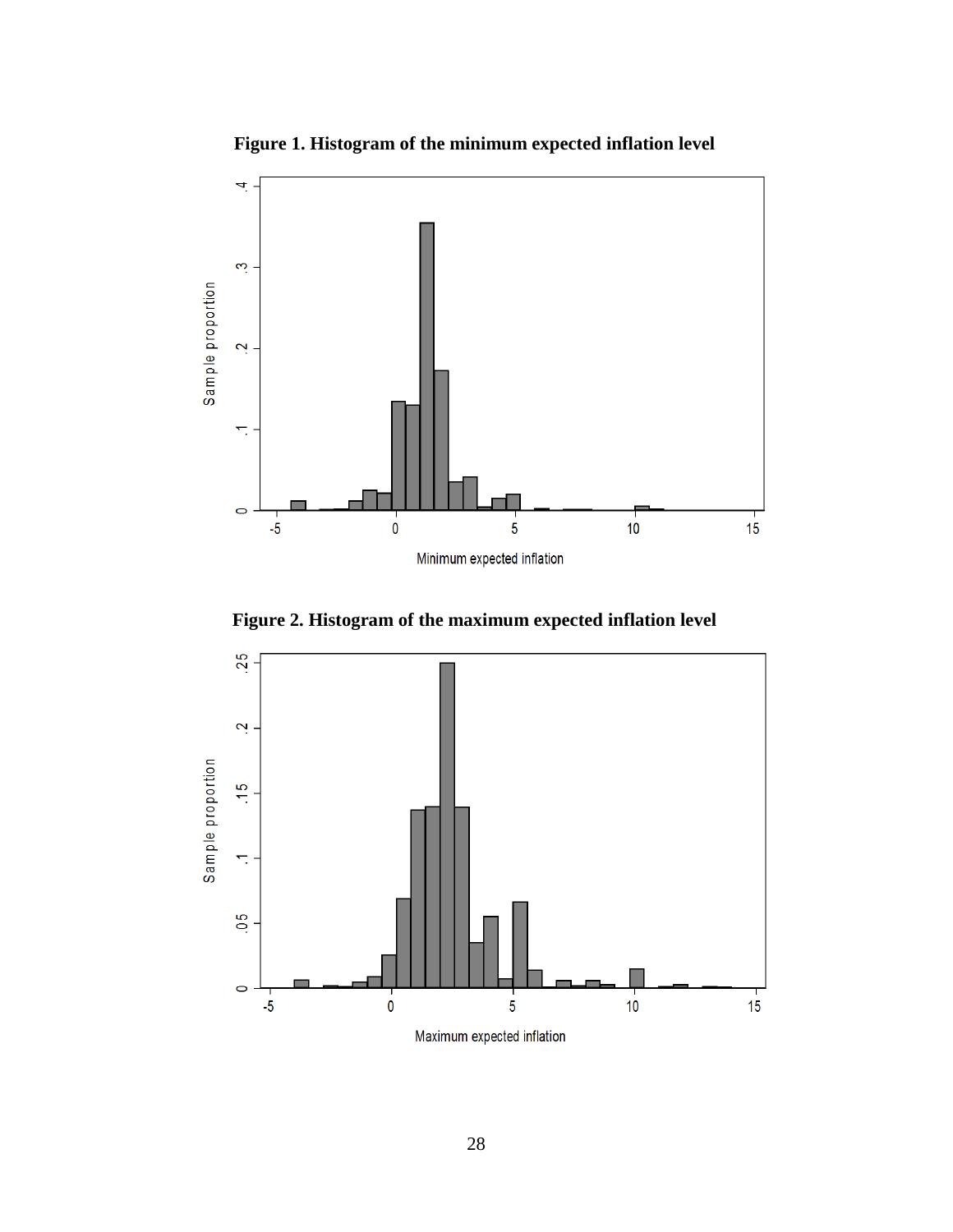

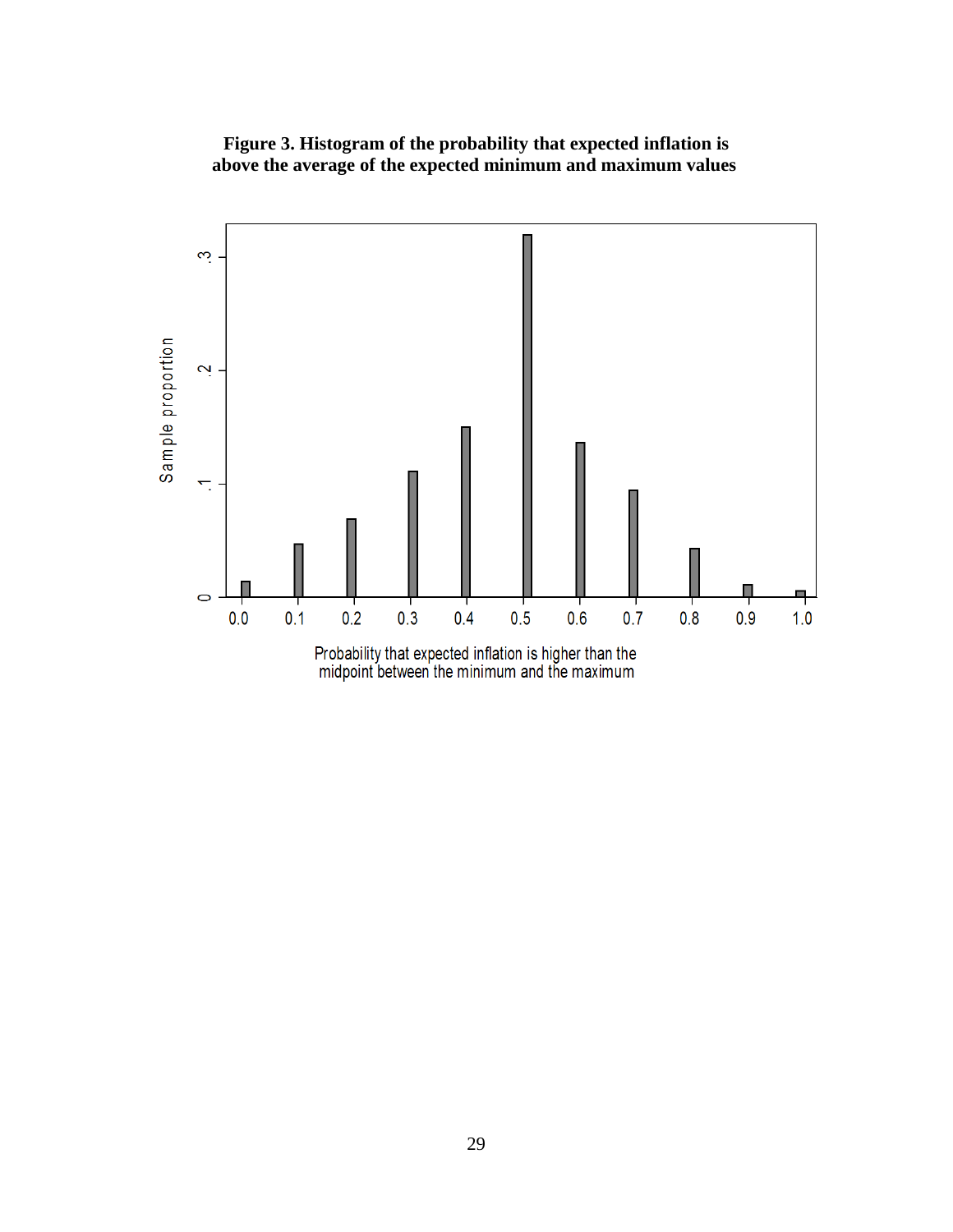



**Figure 5. Histogram of the variance of expected inflation**

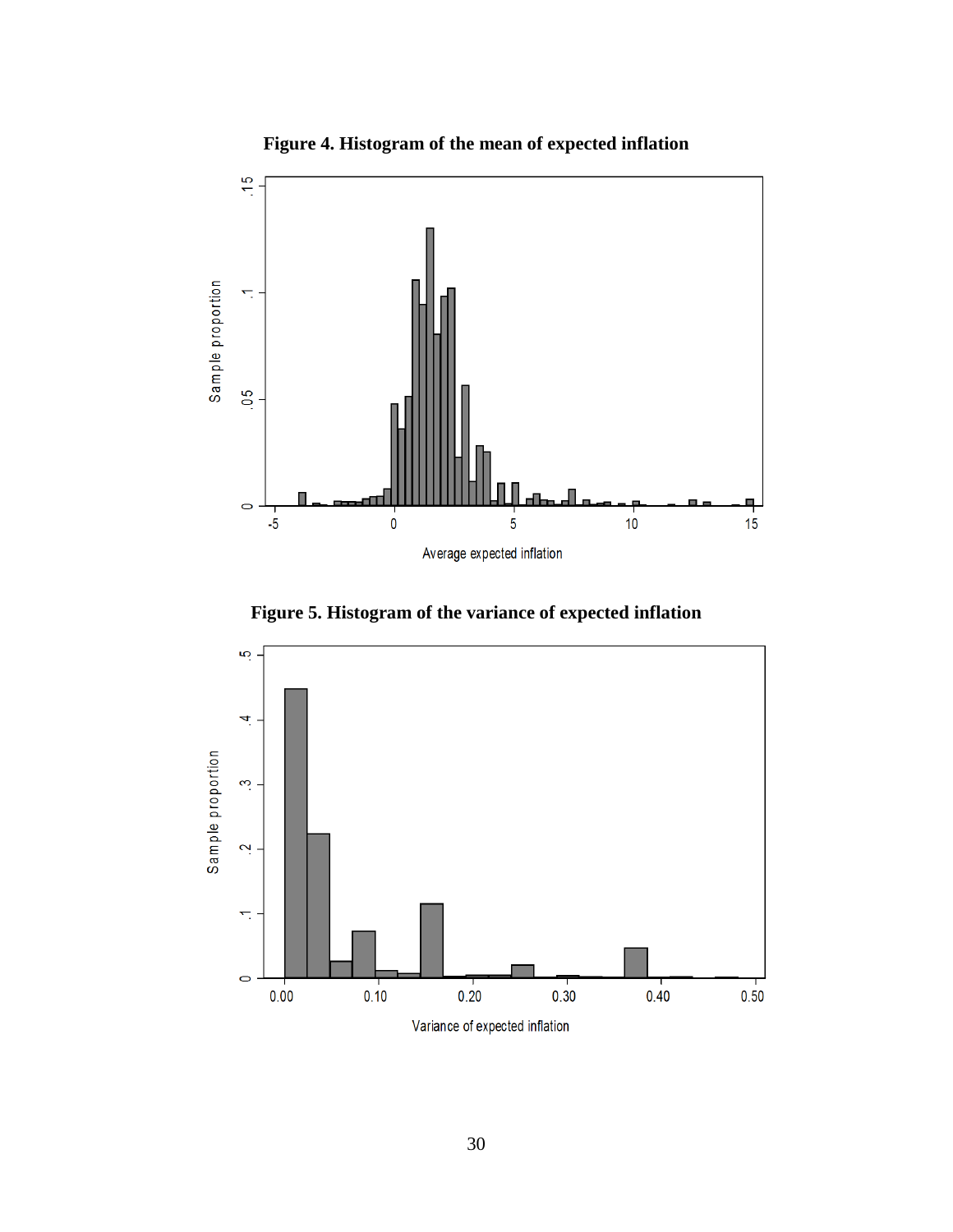

**Figure 6. Average expected inflation by levels of trust in the ECB**

**Figure 7. Variance of expected inflation by levels of trust in the ECB**

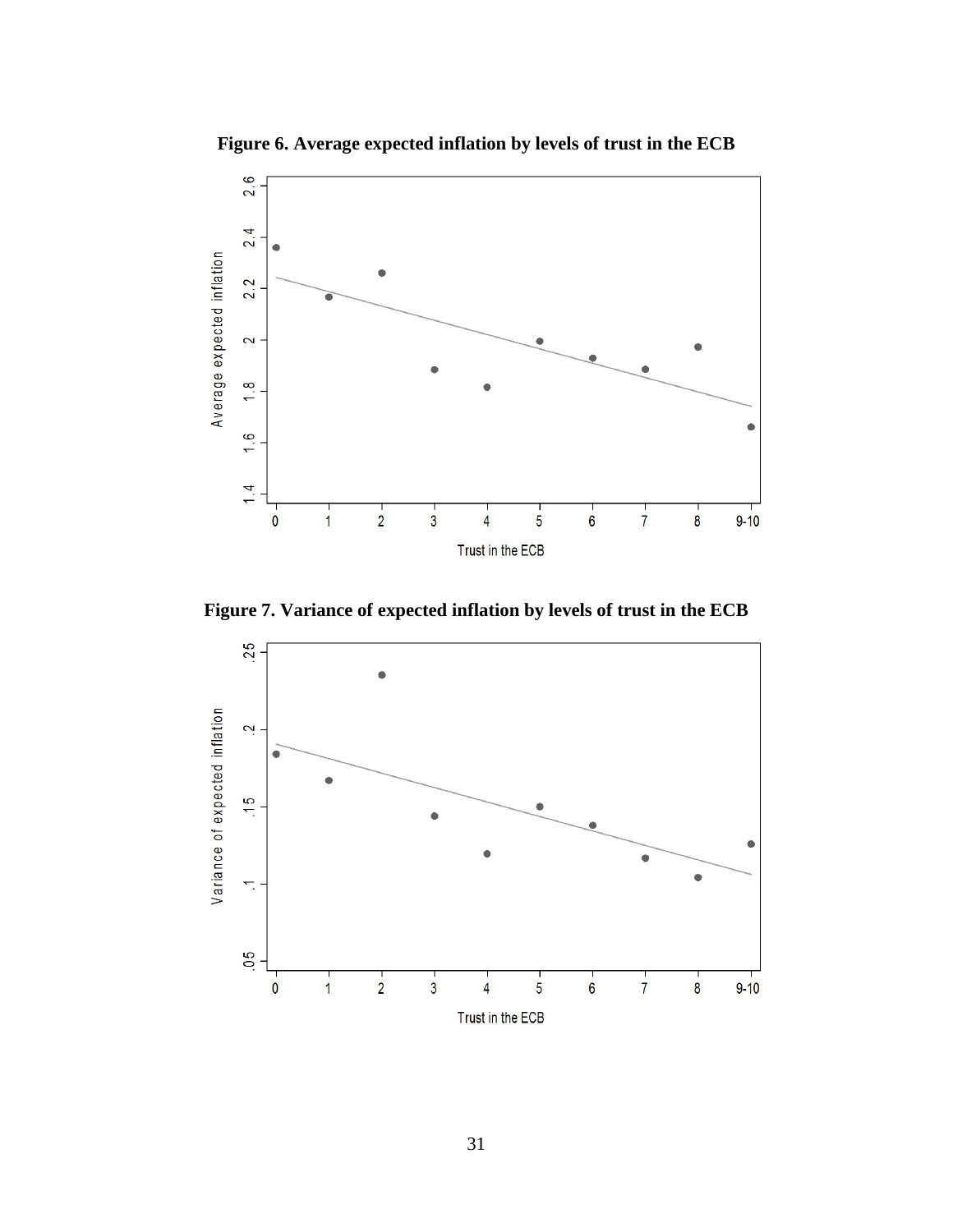

**Figure 8. Quantile regression estimates for expected inflation**

**Figure 9. IV quantile regression estimates for expected inflation**

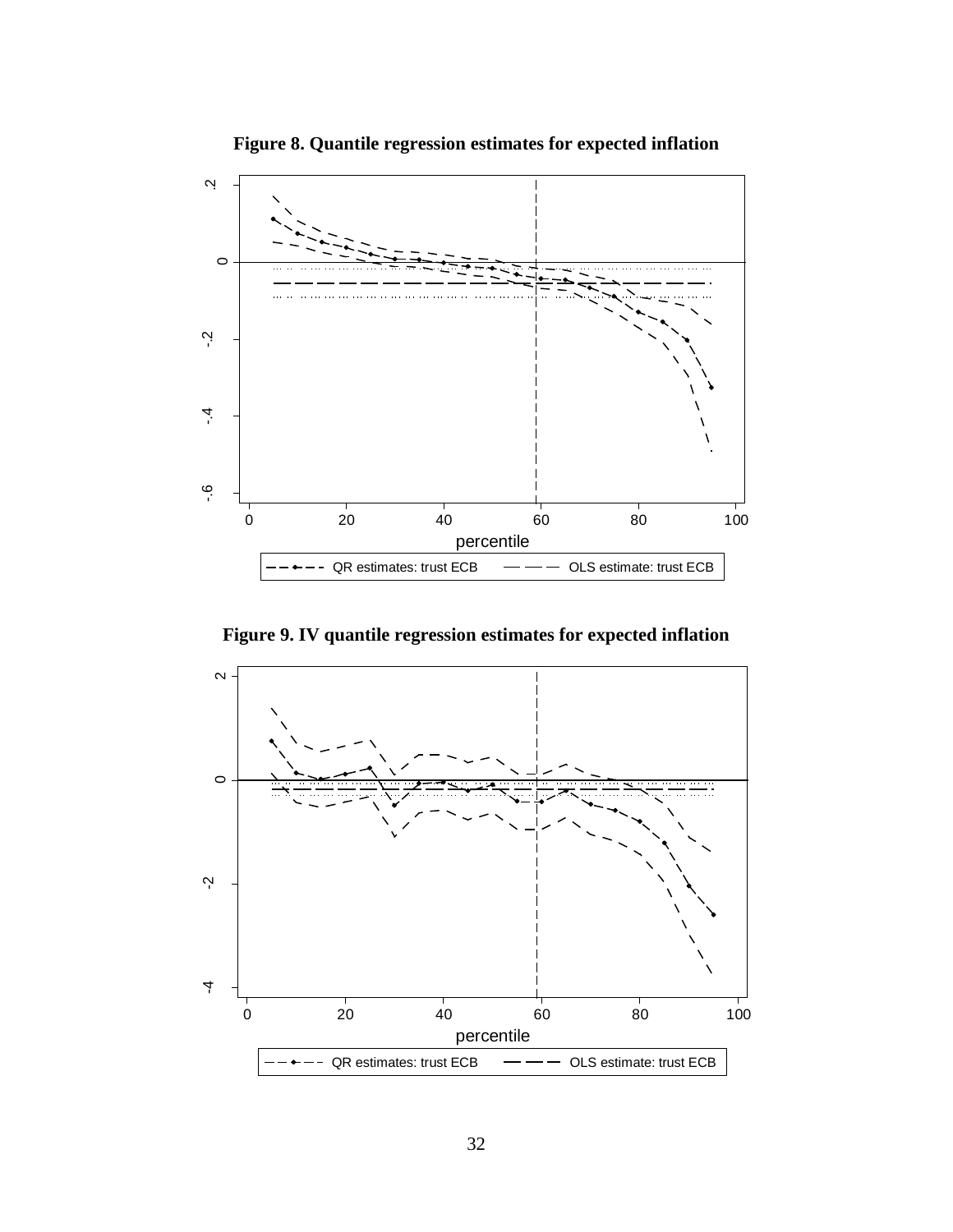**Figure 10. Average expected GDP growth rate by levels of trust in the ECB**



**Figure 11. Variance of expected GDP growth rate by levels of trust in the ECB**

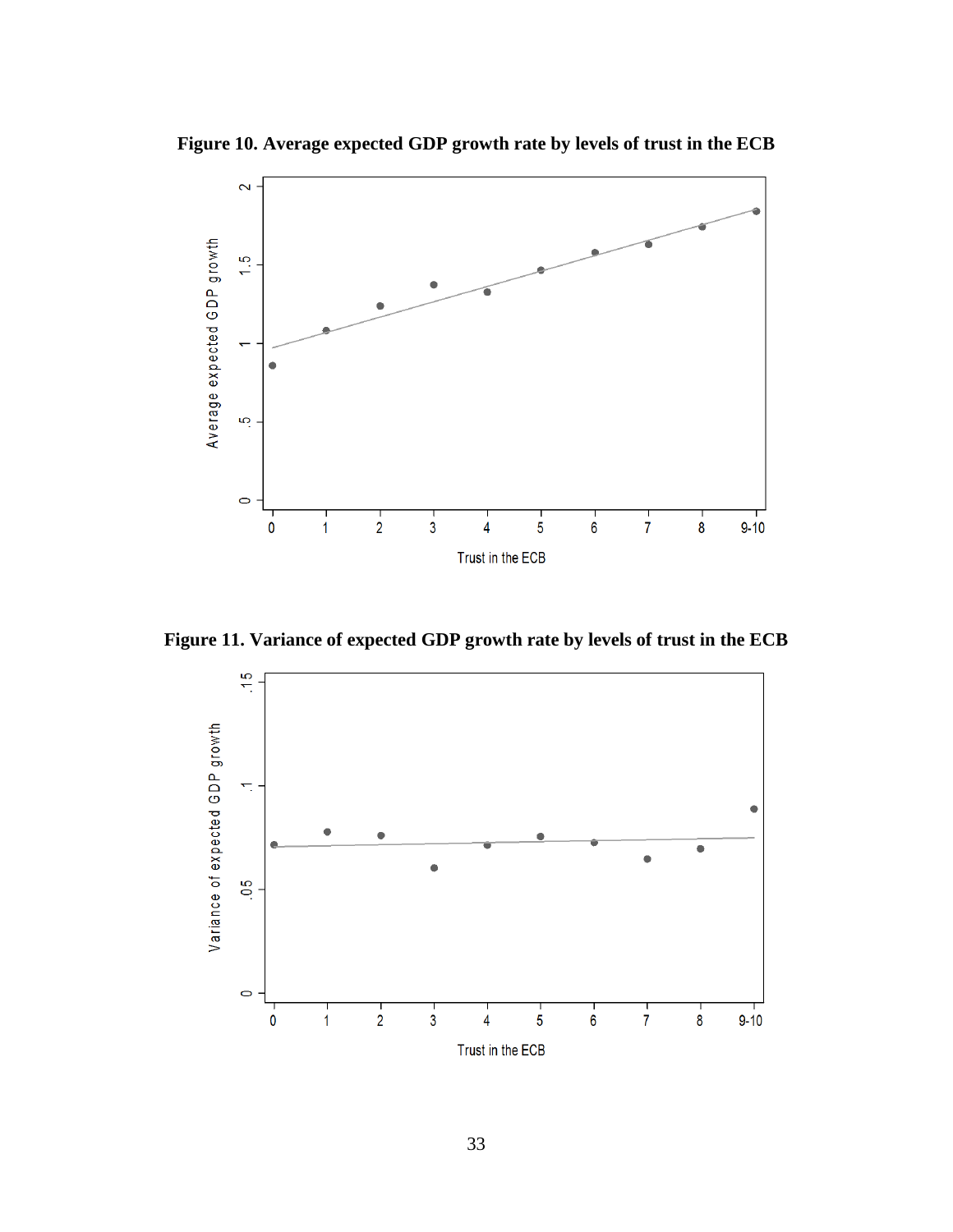# **Appendix**

# **A.1 Wording of the questions used in the analysis**

# **a. Questions on inflation expectations**

Respondents to the survey were asked about inflation expectations as follows:

We are interested in your opinion on what will happen to the general level of consumer prices in the next 12 months. What do you think will be the percentage change in the level of prices in the next twelve months? If you think prices on average will decrease, you can fill in a negative percentage.

- (a) Please give the minimum value: .... percent  $(y_m)$
- (b) Please give the maximum value: .... percent  $(y_M)$
- (c) What is the probability that the average increase in prices in the next 12 months is greater than X percent? (where X is automatically computed as  $(y_m + y_M)/2$  and appears to the respondents' screen)

Please provide an answer on a scale from 0 to 100, where 0 means 'absolutely no chance' and 100 means 'absolutely certain':

*Absolutely no chance Absolutely certain* [ ] 0 [ ] 10 [ ] 20 [ ] 30 [ ] 40 [ ] 50 [ ] 60 [ ] 70 [ ] 80 [ ] 90 [ ] 100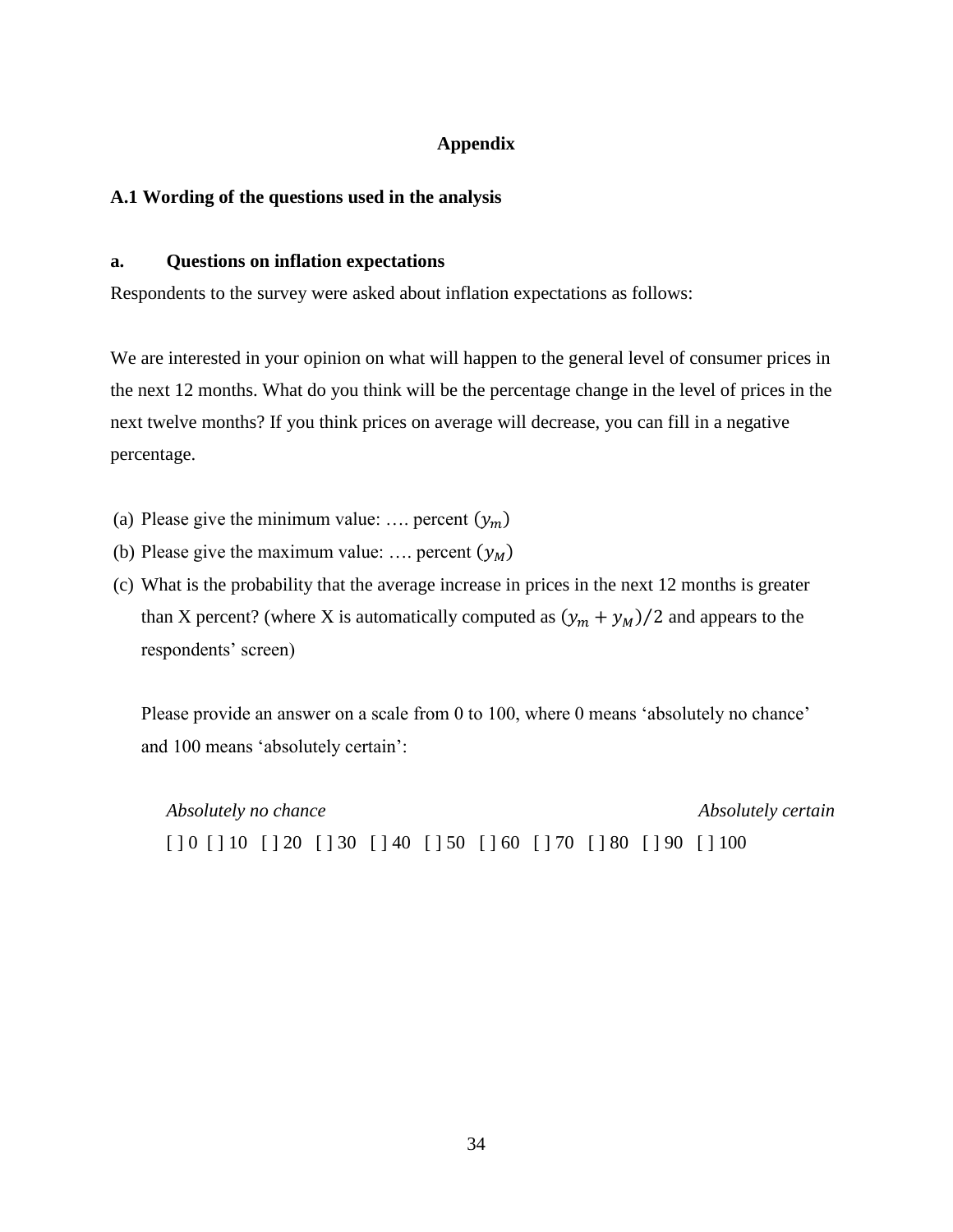# **b. Question on ECB trust**

How much do you trust the European Central Bank (ECB)? Please indicate your level of trust on a scale from 0 to 10, where 0 means you cannot trust at all and 10 means that you fully trust.

*Cannot trust at all Fully trust* [ ] 0 [ ] 1 [ ] 2 [ ] 3 [ ] 4 [ ] 5 [ ] 6 [ ] 7 [ ] 8 [ ] 9 [ ] 10

# **c. Question on cheating by repairmen**

How often, if ever, has it happened to you that a plumber, builder, car mechanic or other repair person overcharged you or did unnecessary work in the past five years?

| Never | ' )nce | Twice | 3 or 4 times | 5 times or more |
|-------|--------|-------|--------------|-----------------|
|       |        |       |              |                 |

# **d. Question on general trust**

The next question is about how you view other people. Generally speaking, would you say that most people can be trusted or that you cannot trust people and need to be very careful in dealing with people?

Please indicate your level of trust on a scale from 0 to 10, where 0 means 'you cannot trust/ need to be very careful' and 10 means 'most people can be trusted'.

*Need to be very careful Most people can be trusted* [ ] 0 [ ] 1 [ ] 2 [ ] 3 [ ] 4 [ ] 5 [ ] 6 [ ] 7 [ ] 8 [ ] 9 [ ] 10

# **e. Questions about knowledge on ECB objectives**

Can you please indicate which of the statements below on the main objectives/tasks of the European Central Bank (ECB) are true or false?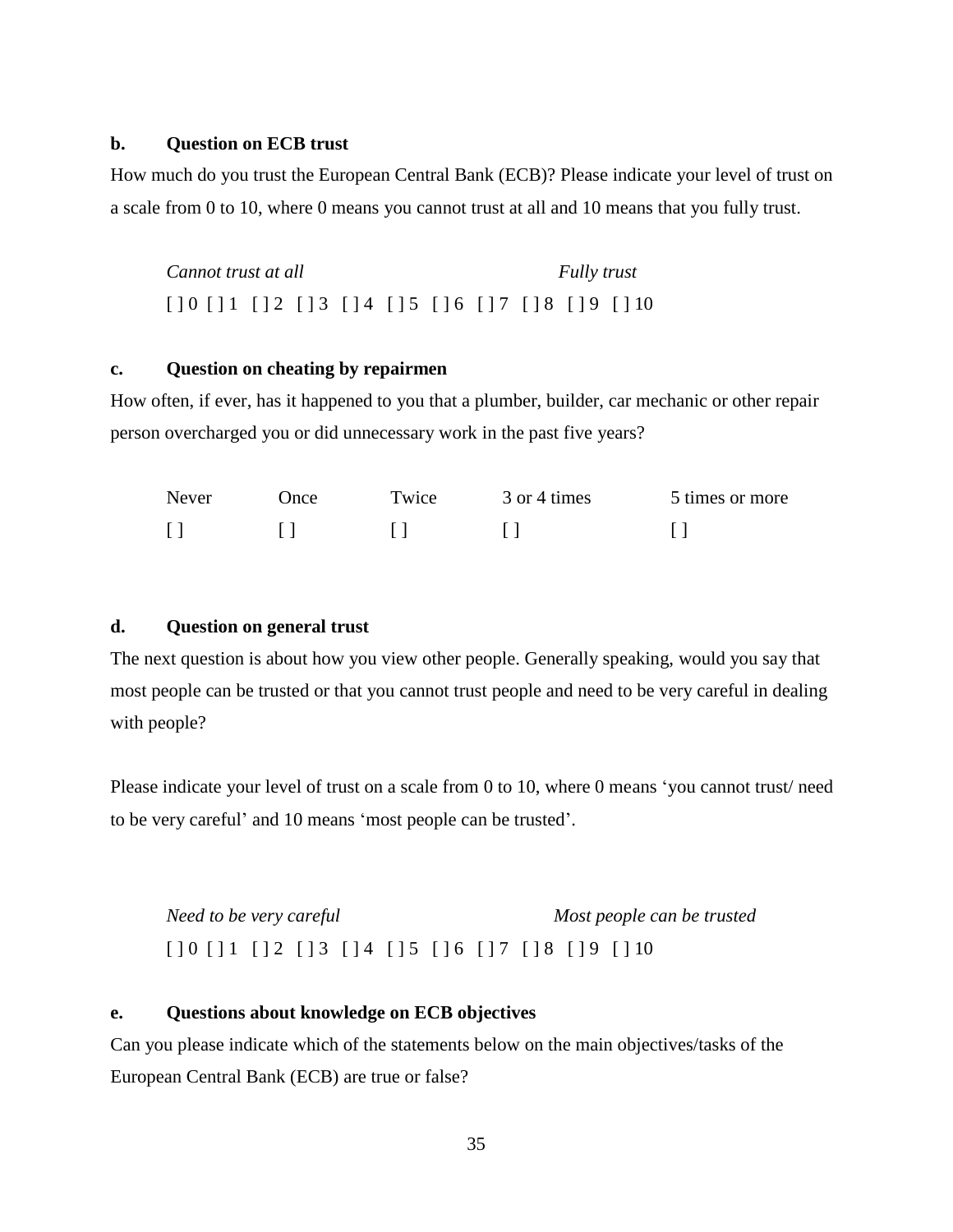The main objectives/tasks of the ECB are ..

|                                                    |              |              | True False Do not know |
|----------------------------------------------------|--------------|--------------|------------------------|
| -  an unemployment of at most 5%                   |              |              | 11 11 11               |
| -  setting the income tax rates                    |              |              | 11. 11. 11.            |
| -  an inflation rate that is close to but below 2% |              | $\pm$        |                        |
| -  an economic growth rate of at least 3%          | $\Box$       | $\Box$       | $\Box$                 |
| -  to keep interest rates constant across time     | $\mathbf{1}$ | $\mathbf{1}$ | $\sim$ 11              |
| -  supervision of large European banks             | $\mathsf{L}$ | $\perp$      |                        |

# **f. Questions on basic financial literacy**

1) Suppose you have  $\epsilon$ 100 in a savings account and the interest rate is 2% per year. After 5 years, how much do you think you would have in the account if you left the money to grow: more than €102, exactly €102, less than €102?

- [ ] More than  $€102$
- $\lceil$  ] Exactly  $\epsilon$ 102
- [ ] Less than  $€102$
- [ ] Do not know
- [ ] Refuse to answer

2) Imagine you open a bank account that pays 1% interest and has no charges. Today, you put  $\epsilon$ 1000 on this bank account and leave it there for a year. Imagine that inflation is running at 2%. If you withdraw the total amount of money from this bank account a year from now, would you then be able to buy the same amount of goods as if you spend the  $\epsilon$  1000 euro today?

- [ ] Yes, I would be able to buy the same amount
- [ ] No, a year from now I would be able to buy less
- [ ] No, a year from now I would be able to buy more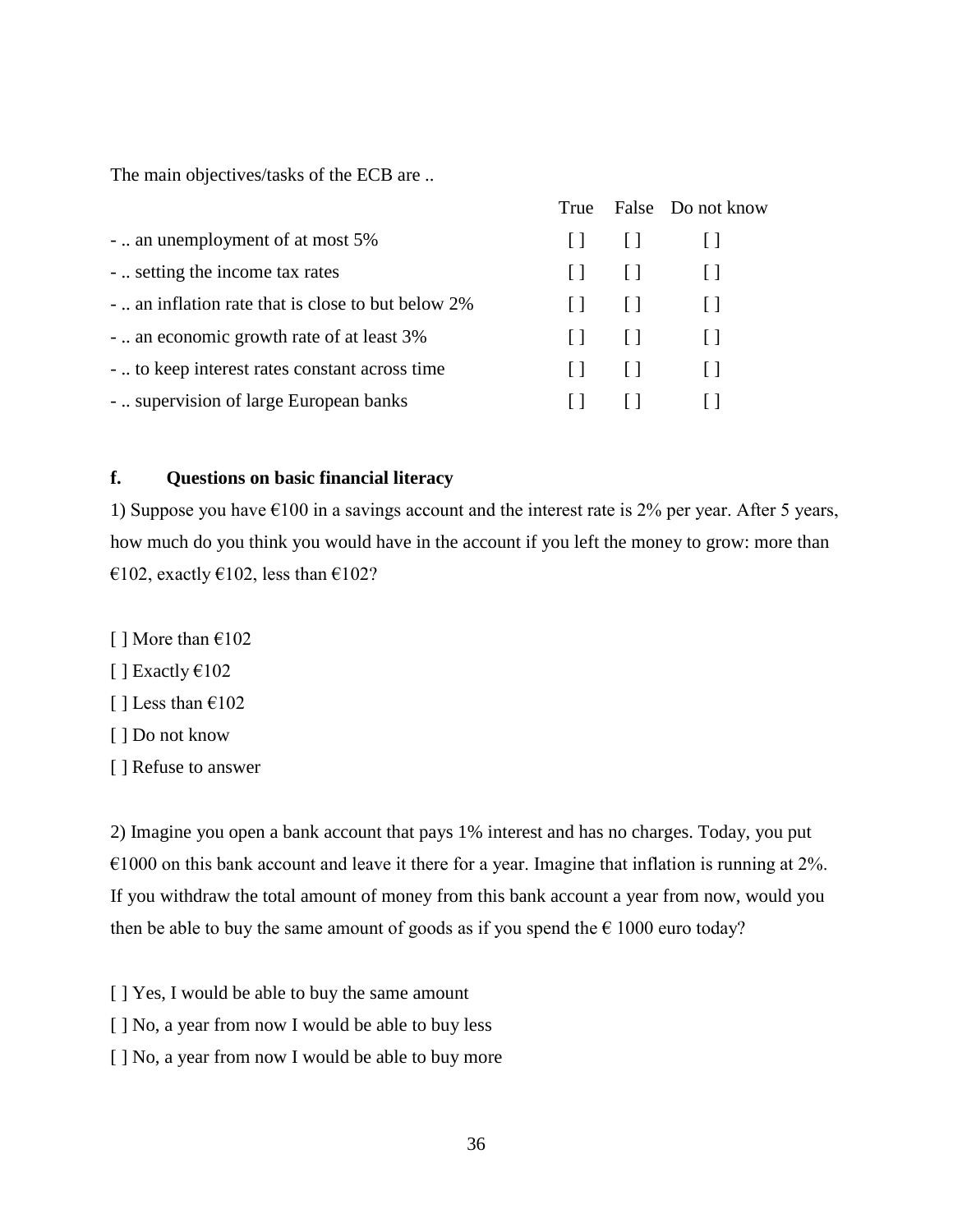[ ] Do not know

[ ] Refuse to answer

3) Which of the two following investment strategies entails the greatest risk of losing your money?

- [ ] Investing in the shares of a single company
- [ ] Investing in the shares of several companies

[ ] Do not know

[ ] Refuse to answer

# **A.2. The subjective distribution of expected inflation**

Let  $f(y)$  denote the distribution of expected inflation for each individual. The survey provides information on the support of the distribution  $[y_m, y_M]$  and on the probability mass to the right of the mid-point of the support  $\pi = Prob(y > (y_m + y_M)/2)$ . Knowing the support of the distribution, the expected value and variance of  $\nu$  can be expressed as:

$$
E(y) = \int_{y_m}^{y_M} y f(y) dy
$$
 (A.1)

$$
Var(y) = \int_{y_m}^{y_M} y^2 f(y) dy - \left(\int_{y_m}^{y_M} y f(y) dy\right)^2
$$
 (A.2)

We assume that the distribution  $f(y)$  is triangular over each of the two intervals  $[y_m, (y_m + y_M)]$ 2] and  $[(y_m + y_m)/2, y_m]$ , as shown in Figure A1. If  $\pi = 0.5$  the distribution collapses to a simple triangular distribution over the interval  $[y_m, y_m]$ . Note that  $E(y)$  and  $Var(y)$  depend only on the three known parameters  $(y_m, y_M,$  and  $\pi$ ). The triangular distribution is a plausible description of the probability distribution of expected inflation because outcomes farther from the mid-point receive less weight.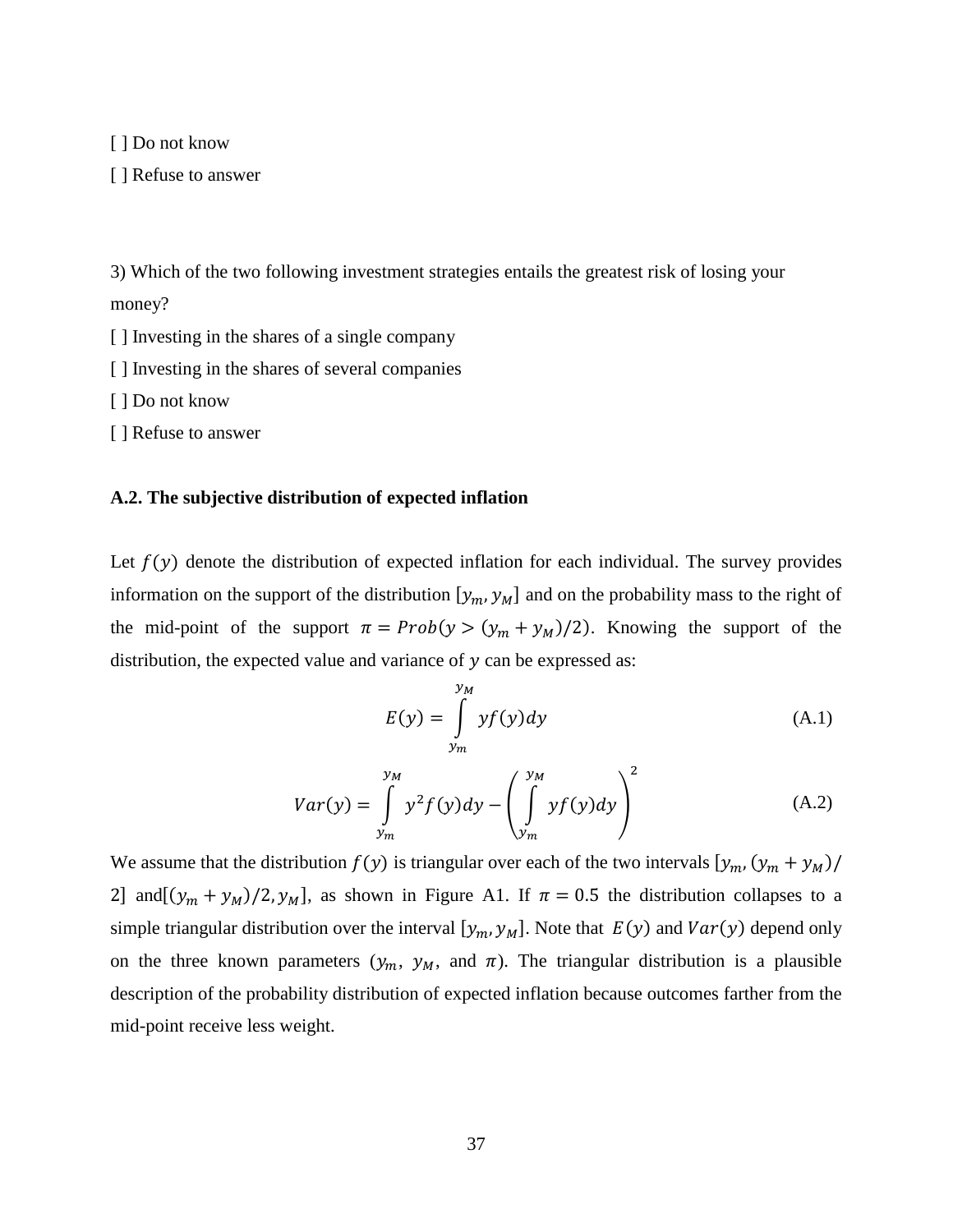|                                             | (1)                                                       | (2)                       | (3)               | (4)                                                    |  |  |
|---------------------------------------------|-----------------------------------------------------------|---------------------------|-------------------|--------------------------------------------------------|--|--|
| <b>Variable</b>                             | Trust in the ECB -<br>expected inflation<br>specification |                           |                   | Trust in the ECB -<br>expected growth<br>specification |  |  |
|                                             | Coeff.                                                    | Std. error                | Coeff.            | Std. error                                             |  |  |
| Age                                         | $-0.058$                                                  | $0.020$ ***               | $-0.050$          | $0.020$ **<br>$**$                                     |  |  |
| Age squared<br><b>Female</b>                | 0.001<br>$-0.189$                                         | $0.000$ ***<br>$0.090$ ** | 0.000<br>$-0.177$ | 0.000<br>$0.089$ **                                    |  |  |
| Couple                                      | $-0.161$                                                  | 0.143                     | $-0.175$          | 0.142                                                  |  |  |
| <b>Household size</b>                       | 0.015                                                     | 0.057                     | 0.025             | 0.055                                                  |  |  |
| <b>High school graduate</b>                 | 0.493                                                     | $0.126$ ***               | 0.500             | $0.122$ ***                                            |  |  |
| College graduate                            | 0.863                                                     | $0.129$ ***               | 0.836             | $0.125$ ***                                            |  |  |
| <b>Logarithm of household</b><br>net income | 0.055                                                     | 0.058                     | 0.046             | 0.051                                                  |  |  |
| Times cheated by repair<br>persons          | $-0.191$                                                  | 0.089<br>$***$            | $-0.187$          | 0.088<br>$***$                                         |  |  |
| <b>Trust in other people</b>                | 0.358                                                     | 0.028<br>***              | 0.363             | 0.028<br>***                                           |  |  |
| constant                                    | 3.723                                                     | $0.729$ ***               | 3.593             | $0.683$ ***                                            |  |  |
| Region/ wave dummies                        | yes                                                       |                           | yes               |                                                        |  |  |
| <b>F-test</b>                               | 86.433                                                    |                           | 92.332            |                                                        |  |  |
| <b>Observations</b>                         | 2,632                                                     |                           | 2,716             |                                                        |  |  |

**Table Α1. Results from first stage regressions in IV estimation**

**Note.** This table shows first stage results from IV regressions with expected inflation and its variance (columns 1-2) and expected growth and its variance (columns 3-4) as dependent variables in the second stage regression. \*\*\*, \*\*, \* denote statistical significance at 1%, 5% and 10%, respectively.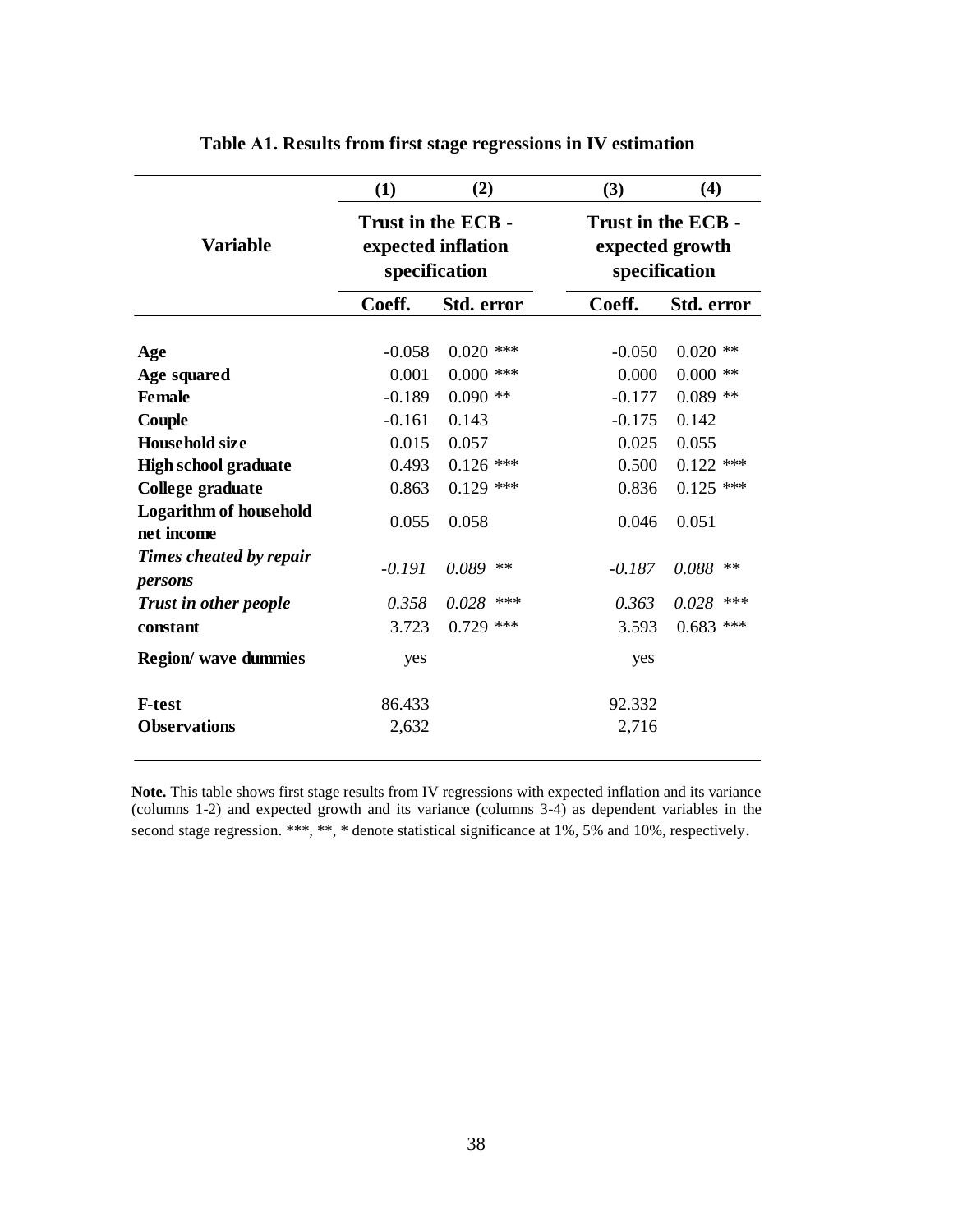|            | (1)                         | (2)               | (3)       | (4)                            |
|------------|-----------------------------|-------------------|-----------|--------------------------------|
| Percentile | <b>Quantile Regressions</b> |                   |           | <b>IV Quantile Regressions</b> |
|            | Coeff.                      | <b>Std. error</b> | Coeff.    | Std. error                     |
|            |                             |                   |           |                                |
| 5          | 0.1109                      | 0.0300<br>***     | 0.7585    | $\ast\ast$<br>0.3220           |
| 10         | 0.0742                      | 0.0163<br>***     | 0.1398    | 0.2909                         |
| 15         | 0.0513                      | 0.0136<br>$***$   | 0.0215    | 0.2732                         |
| 20         | 0.0373                      | 0.0117<br>***     | 0.1239    | 0.2756                         |
| 25         | 0.0208                      | 0.0111<br>$\ast$  | 0.2344    | 0.2805                         |
| 30         | 0.0080                      | 0.0100            | $-0.4893$ | 0.3033                         |
| 35         | 0.0061                      | 0.0096            | $-0.0613$ | 0.2858                         |
| 40         | $-0.0027$                   | 0.0107            | $-0.0334$ | 0.2708                         |
| 45         | $-0.0119$                   | 0.0110            | $-0.2041$ | 0.2820                         |
| 50         | $-0.0156$                   | 0.0113            | $-0.0846$ | 0.2736                         |
| 55         | $-0.0320$                   | 0.0115<br>$***$   | $-0.4076$ | 0.2731                         |
| 60         | $-0.0428$                   | $***$<br>0.0127   | $-0.4148$ | 0.2690                         |
| 65         | $-0.0463$                   | 0.0133<br>$***$   | $-0.2023$ | 0.2616                         |
| 70         | $-0.0666$                   | $***$<br>0.0159   | $-0.4650$ | 0.2940                         |
| 75         | $-0.0895$                   | 0.0209<br>***     | $-0.5779$ | 0.2981<br>∗                    |
| 80         | $-0.1303$                   | $***$<br>0.0202   | $-0.7942$ | 0.3206<br>$***$                |
| 85         | $-0.1543$                   | 0.0274<br>$***$   | $-1.2088$ | 0.3876<br>***                  |
| 90         | $-0.2028$                   | $***$<br>0.0450   | $-2.0341$ | ***<br>0.4797                  |
| 95         | $-0.3256$                   | 0.0841<br>***     | $-2.5914$ | ***<br>0.6097                  |
|            |                             |                   |           |                                |

# **Table Α2. Quantile regression results**

**Note.** This table displays the coefficients of the variable denoting trust in ECB, estimated using both regular and IV quantile regressions and for various percentiles of the distribution of expected inflation. \*\*\*, \*\*, \* denote statistical significance at 1%, 5% and 10%, respectively.